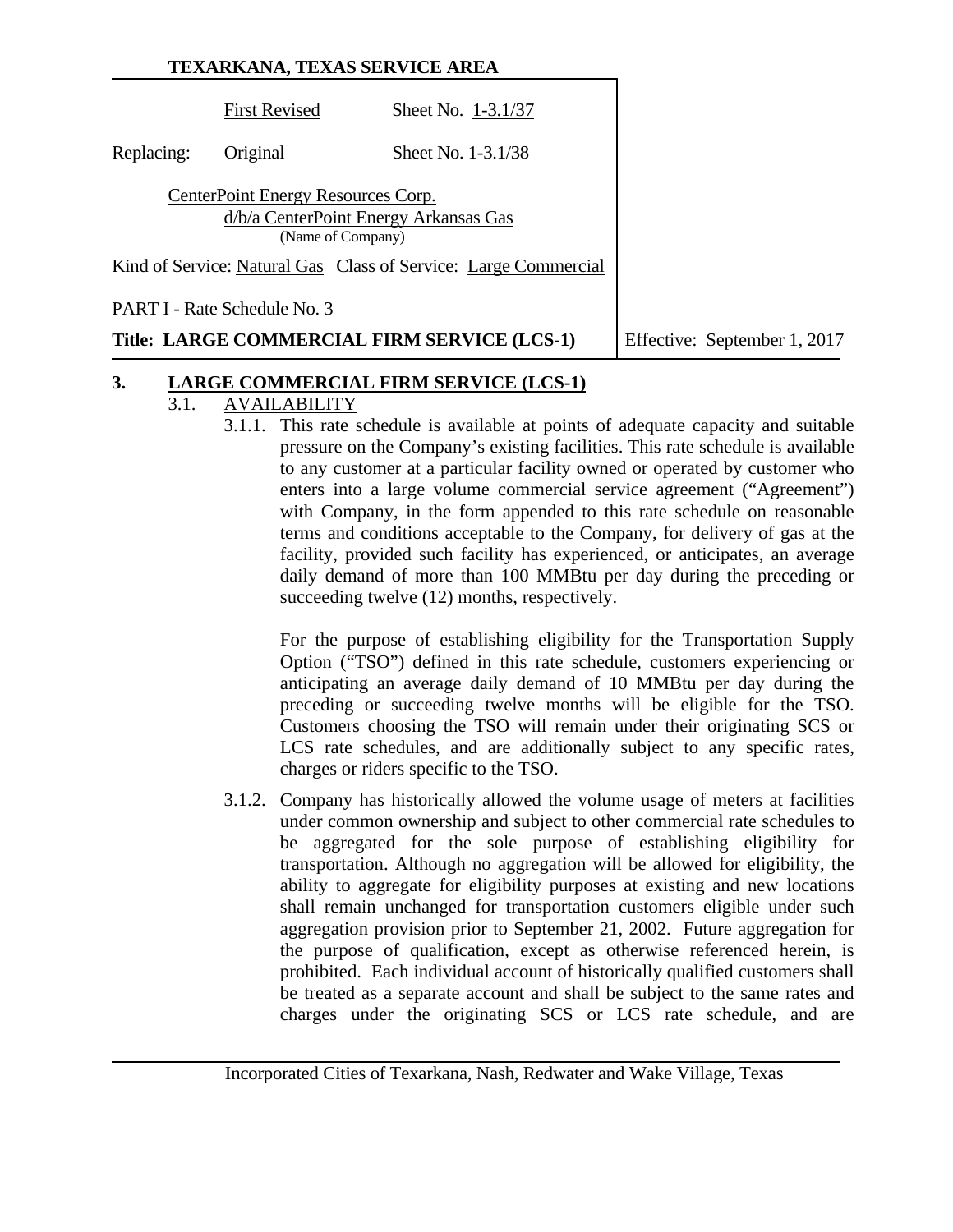# **TEXARKANA, TEXAS SERVICE AREA** First Revised Sheet No. 1-3.2/37 Replacing: Original Sheet No. 1-3.2/38 CenterPoint Energy Resources Corp. d/b/a CenterPoint Energy Arkansas Gas (Name of Company) Kind of Service: Natural Gas Class of Service: Large Commercial PART I - Rate Schedule No. 3 **Title: LARGE COMMERCIAL FIRM SERVICE (LCS-1)** Effective: September 1, 2017

additionally subject to any specific rates, charges or riders specific to the TSO.

- 3.1.3. Customers under this rate schedule may choose between two sources of supply, as follows:
	- (a) System Supply Option ("SSO") under which customer will be delivered natural gas supply designated as general system supply of Company.
	- (b) Transportation Supply Option ("TSO") under which customer will be delivered natural gas supply received for customer's account at points of receipt on Company's distribution facilities.
- 3.1.4. The customer's election between the two supply options under this rate schedule shall be set forth in the requisite Agreement which will specify the term (duration) of this customer election. Under no circumstances shall the Company be obligated to (a) deliver natural gas volumes to a customer under this rate schedule from a supply source other than the one reflected in customer's election embodied in the Agreement or (b) enter into an agreement with a term of less than one year. LCS customers failing to execute the requisite agreement setting forth the supply option election, shall default to the System Supply Option, and shall remain until such time that an agreement setting forth the alternative supply option is executed.
- 3.1.5. If customer has human needs requirements, or other requirements necessary for the preservation of life, health or physical property, the Company will require customer to certify and document such requirements in writing prior to the start of service. The Customer shall update the Company in writing when its human needs requirements change.
- 3.1.6. Additionally, if customer has human needs requirements under the TSO, the Company will require customer to certify and document to Company that it: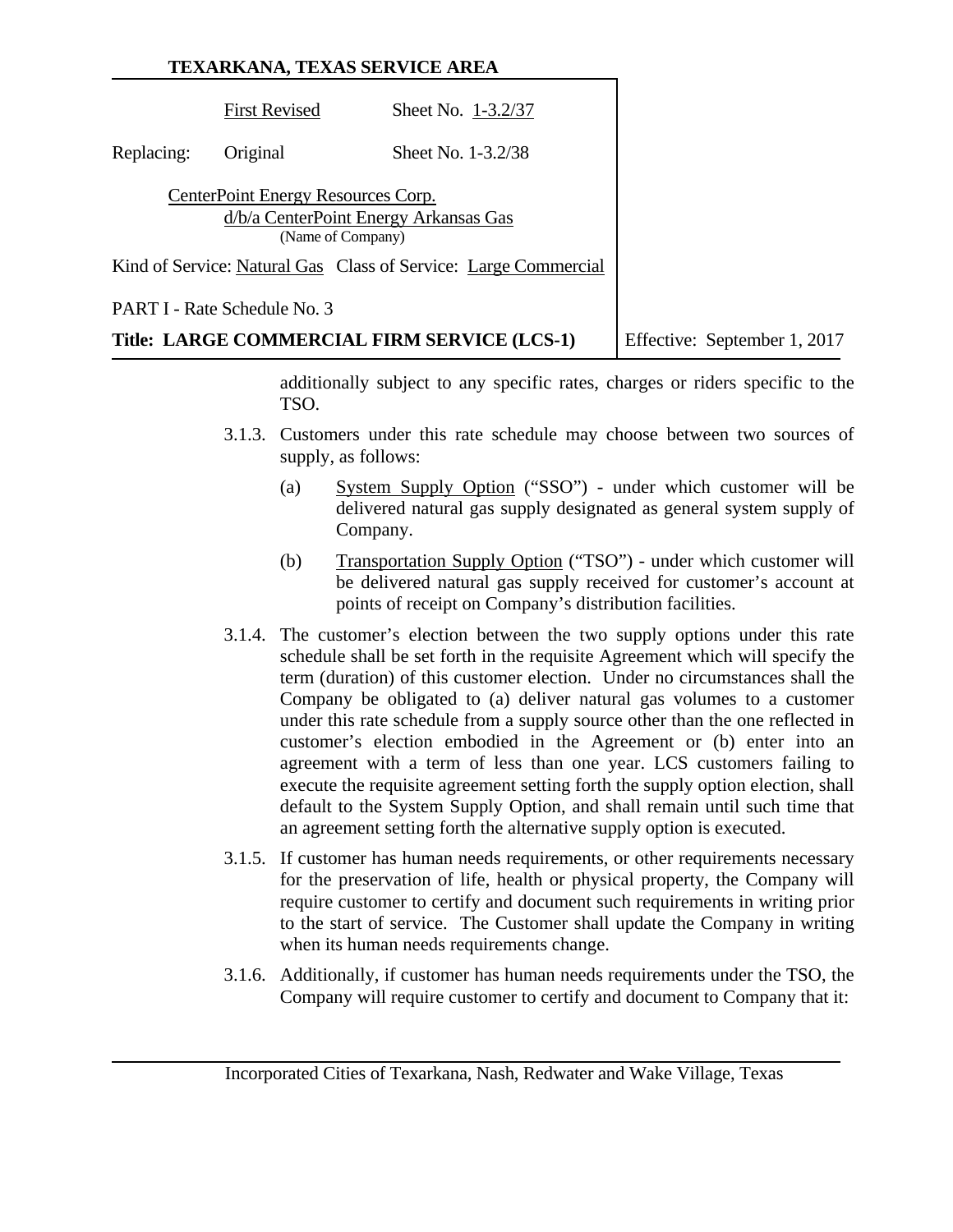|            |                                                         | TEXARKANA, TEXAS SERVICE AREA                                   |                              |
|------------|---------------------------------------------------------|-----------------------------------------------------------------|------------------------------|
|            | <b>First Revised</b>                                    | Sheet No. 1-3.3/37                                              |                              |
| Replacing: | Original                                                | Sheet No. 1-3.3/38                                              |                              |
|            | CenterPoint Energy Resources Corp.<br>(Name of Company) | d/b/a CenterPoint Energy Arkansas Gas                           |                              |
|            |                                                         | Kind of Service: Natural Gas Class of Service: Large Commercial |                              |
|            | PART I - Rate Schedule No. 3                            |                                                                 |                              |
|            |                                                         | Title: LARGE COMMERCIAL FIRM SERVICE (LCS-1)                    | Effective: September 1, 2017 |

- (a) has made firm pipeline capacity and gas supply arrangements sufficient to ensure non-interruptible deliveries to satisfy its level of human needs requirements. This documentation will include written acknowledgement from the upstream pipeline that firm, primary delivery point capacity is under contract for the appropriate location that will service customer, and that such capacity is under contract for the entire November through March time period; or,
- (b) has one or more alternative energy back-up systems in place to provide for continuous energy to satisfy the total human needs requirements that otherwise would be met by natural gas. In such instance, there will be no requirement to meet this firm pipeline capacity and gas supply provision.
- 3.1.7. Customers converting from sales service to transportation service shall bear the supply-related cost/credit shifts or additional costs/credits, if any, directly resulting from that conversion, including existing pipeline commitments, existing gas supply costs, and additional administrative costs. The Company shall maintain adequate records to demonstrate such costs and to substantiate that this result has been achieved, and shall make such information available to the converting customer upon request. Upon request, Company shall provide a good faith estimate of such costs/credits based upon representations made by the customer as to usage, demand, timing, and other factors.
- 3.1.8 Customers converting from transportation service to sales service will be required to contract for such sales service between the months of February through April preceding the expiration of the primary or any succeeding term of the Customer's existing contract. Customers seeking to contract for sales service during the required time frame will be allowed to convert to sales service provided that the Company is able to secure firm upstream transportation capacity and other upstream pipeline services sufficient to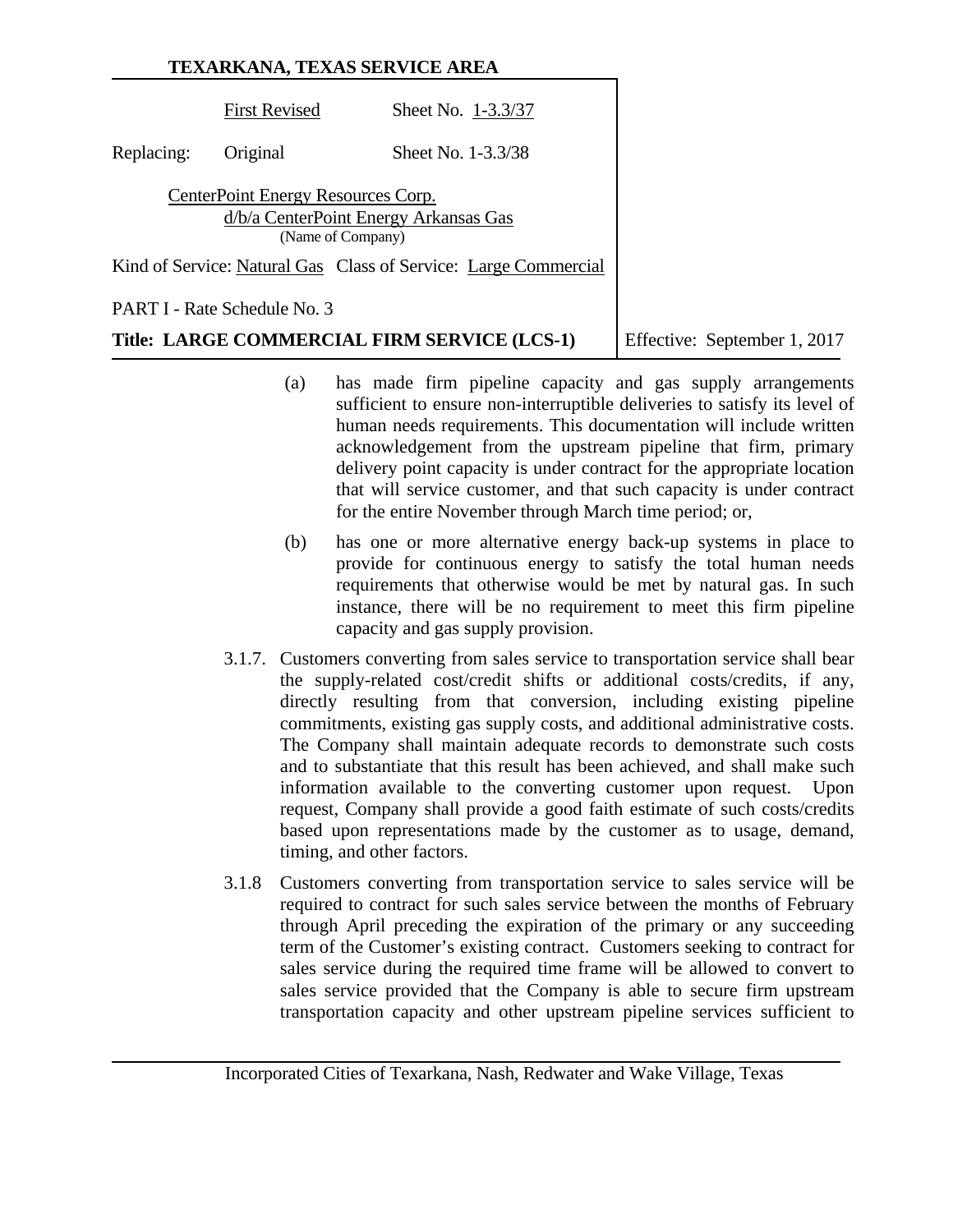|            |                                                         | TEXARKANA, TEXAS SERVICE AREA                                   |                              |
|------------|---------------------------------------------------------|-----------------------------------------------------------------|------------------------------|
|            | <b>First Revised</b>                                    | Sheet No. 1-3.4/37                                              |                              |
| Replacing: | Original                                                | Sheet No. 1-3.4/38                                              |                              |
|            | CenterPoint Energy Resources Corp.<br>(Name of Company) | d/b/a CenterPoint Energy Arkansas Gas                           |                              |
|            |                                                         | Kind of Service: Natural Gas Class of Service: Large Commercial |                              |
|            | PART I - Rate Schedule No. 3                            |                                                                 |                              |
|            |                                                         | Title: LARGE COMMERCIAL FIRM SERVICE (LCS-1)                    | Effective: September 1, 2017 |

meet the Customer's needs. Any such conversion will be effective upon the expiration of the term of the Customer's existing contract, unless the Company and the Customer agree otherwise.

3.1.9. Seasonal Transportation. Customer facilities experiencing more than 80% of annual load during the flow months April through October, and who has experienced or anticipates an average daily demand of more than 10 MMBtu per day during any consecutive 30-day period of the preceding or succeeding April through October, are eligible to transport on a seasonal basis. Customers meeting the aforementioned criteria, may elect the TSO option and choose a subsequent return to the SSO option only once during the calendar year. Customers electing the TSO option on a seasonal basis, pursuant to notice given prior to May  $31<sup>st</sup>$  or thirty days prior to commencement of service, whichever is earlier, may receive transportation service for a continuous period of at least 30 days between April 1 and October 31. Customers electing the TSO option on a seasonal basis are subject to the TSO contract administration fee. Additionally, each participating location shall pay a \$300 set-up fee upon initial election and upon any subsequent return to transportation service.

# 3.2. MAXIMUM QUANTITIES

- 3.2.1. Company and customer shall agree upon a Maximum Daily Winter Quantity ("MDWQ") applicable to the period from November through March which will be reflected in the Agreement, and shall establish the maximum MMBtu Quantity that the Company will be obligated to deliver on a firm basis on any given day to customer's point of delivery until such maximum quantity is revised pursuant to Part 3.2.4.
- 3.2.2. Average Daily Volume shall be calculated by dividing the annual volume by 365.
- 3.2.3. Under no circumstances is Company required to agree to an MDWQ, Average Daily Volume or other quantity-related obligation under this rate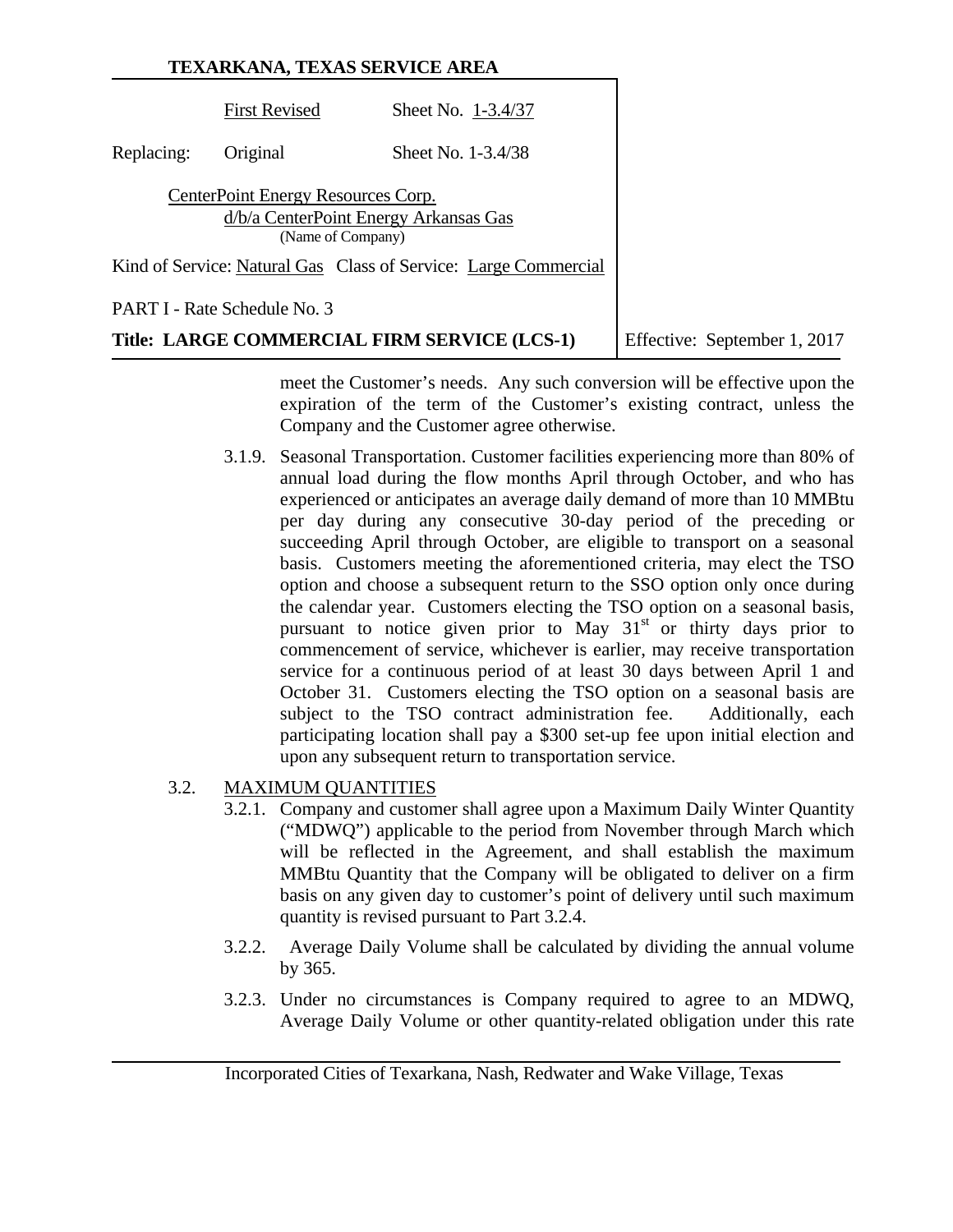|            |                                                         | TEXARKANA, TEXAS SERVICE AREA                                   |                              |
|------------|---------------------------------------------------------|-----------------------------------------------------------------|------------------------------|
|            | <b>First Revised</b>                                    | Sheet No. 1-3.5/37                                              |                              |
| Replacing: | Original                                                | Sheet No. 1-3.5/38                                              |                              |
|            | CenterPoint Energy Resources Corp.<br>(Name of Company) | d/b/a CenterPoint Energy Arkansas Gas                           |                              |
|            |                                                         | Kind of Service: Natural Gas Class of Service: Large Commercial |                              |
|            | PART I - Rate Schedule No. 3                            |                                                                 |                              |
|            |                                                         | Title: LARGE COMMERCIAL FIRM SERVICE (LCS-1)                    | Effective: September 1, 2017 |

schedule that it finds inconsistent with actual expected operating outcomes or load requirements based on observed historical operating data, the level and nature of currently installed natural gas facilities, equipment and appliances, or other relevant, reasonable and appropriate information or data. When entering into a new Agreement, an existing customer will not be required to agree to an MDWQ, Average Daily Volume or other quantityrelated obligation under this rate schedule that is less than the quantities in effect during the previous Agreement, provided, however, that the quantities sought by the customer were actually experienced during the two-year period preceding the new Agreement.

3.2.4. Unless agreed otherwise, should customer deliveries exceed the Initial MDWQ during the period from November through March, then delivery demand set on that day shall reestablish the MDWQ and shall hereinafter be referred to as the Replacement MDWQ. Should annual deliveries exceed previously established levels, for the prior 12-month period, then the Initial Average Daily Volume will be reestablished for the annual period, and shall be known as the Replacement Average Daily Volume. The Replacement MDWQ or Average Daily Volume, respectively, become effective on the first day of the month after which the excess occurred for all meters read on and after that date, and continue for the remaining term of the contract or until such time that a Replacement MDWQ or Average Daily Volume is established. The Replacement MDWQ or Average Daily Volume shall not, however, exceed the quantity that is capable of being received or delivered on a firm basis. In the event that the Replacement MDWQ or Average Daily Volume would otherwise exceed the quantity that is capable of being received or delivered on a firm basis, then the Replacement MDWQ or Average Daily Volume shall be the maximum level that can be received or delivered on a firm basis.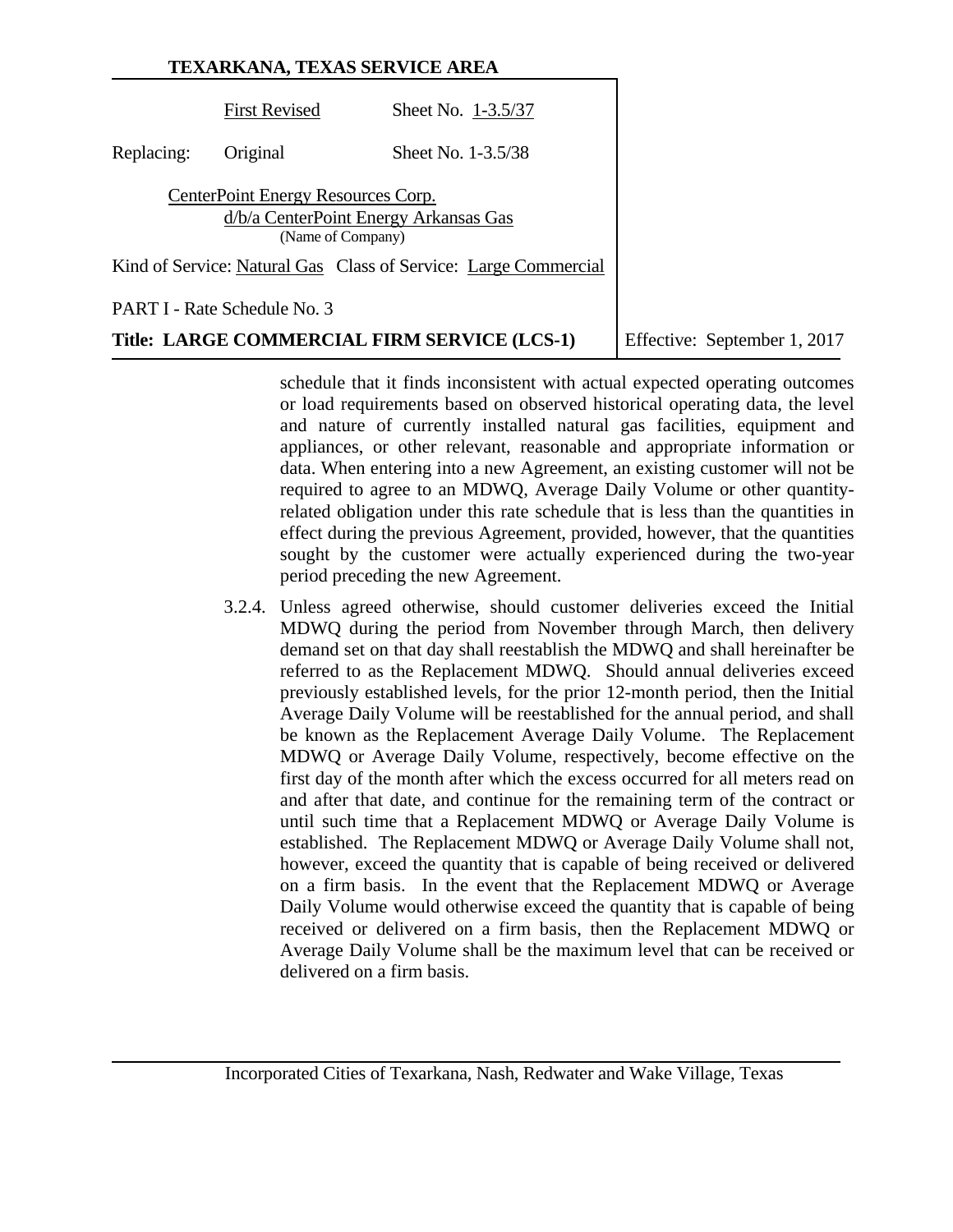|            |                                                         | TEXARKANA, TEXAS SERVICE AREA                                   |                              |  |
|------------|---------------------------------------------------------|-----------------------------------------------------------------|------------------------------|--|
|            | <b>First Revised</b>                                    | Sheet No. 1-3.6/37                                              |                              |  |
| Replacing: | Original                                                | Sheet No. 1-3.6/38                                              |                              |  |
|            | CenterPoint Energy Resources Corp.<br>(Name of Company) | d/b/a CenterPoint Energy Arkansas Gas                           |                              |  |
|            |                                                         | Kind of Service: Natural Gas Class of Service: Large Commercial |                              |  |
|            | PART I - Rate Schedule No. 3                            |                                                                 |                              |  |
|            |                                                         | Title: LARGE COMMERCIAL FIRM SERVICE (LCS-1)                    | Effective: September 1, 2017 |  |

3.2.5. Company shall not be obligated to receive or deliver more than the Maximum Hourly Quantity ("MHQ"). If customer takes gas in excess of the specified MHQ at the point of delivery without the approval of Company, and such excess flow causes physical harm to the Company, its other customers or its facilities, then customer shall reimburse Company for the actual cost of damages or harm or repairs to its facilities, plus overhead expenses, within 15 days after the date of Company's invoice to customer for such damages.

# 3.3. CAPACITY DEMAND

- 3.3.1. Each individually metered point of delivery under this rate schedule shall have a capacity demand ("CD"), equal to the higher of:
	- (a) The Initial MDWQ specified in customer's Agreement with Company, subject to the maximum quantities provision herein, or the Replacement MDWQ as established pursuant to the provisions of Part 3.2.4.
	- (b) The Initial Average Daily Volume specified in customer's Agreement with Company, or the Replacement Average Daily Volume as established pursuant to the provisions of Part 3.2.4.
- 3.3.2. This CD shall be the billing determinant for both distribution demand charges and Fixed Storage Charges, Fixed Gas Supply Charges and Fixed Transportation Charges (GSR Demand) under the Gas Supply Rate Rider. The Initial MDWQ or Initial Average Daily Volume, the higher of which is also known as the Initial CD, shall remain in place until such time as a Replacement MDWQ or Replacement Average Daily Volume, the higher of which is also known as the Replacement CD, is established pursuant to the provisions of Part 3.2.4. During the course of the contract term, the CD established as billing determinant shall be the higher of the Initial CD under the contract or any Replacement CD established during the previous 12 month period. Unless agreed upon otherwise, if during the course of a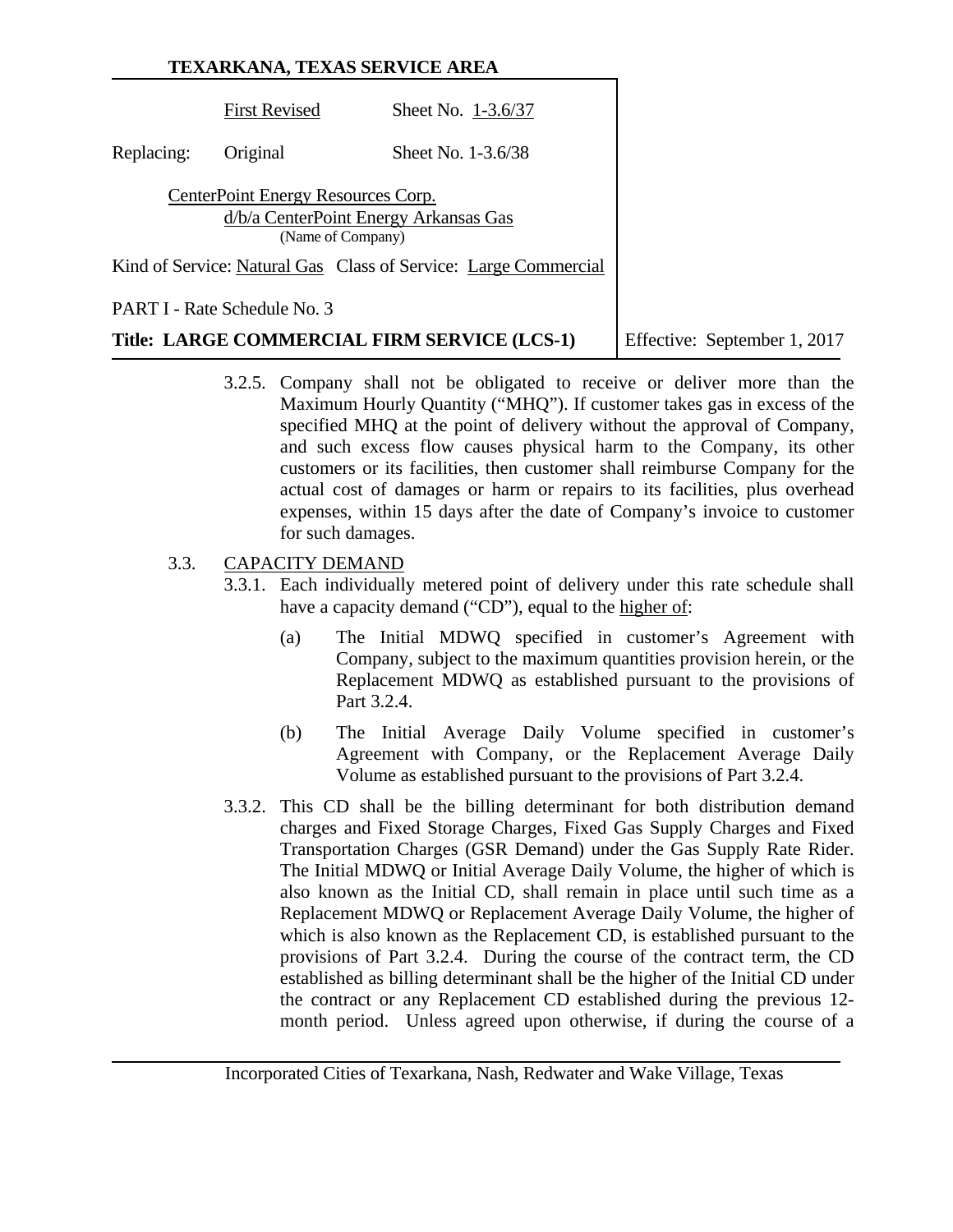|            |                                                         | TEXARKANA, TEXAS SERVICE AREA                                   |                              |
|------------|---------------------------------------------------------|-----------------------------------------------------------------|------------------------------|
|            | <b>First Revised</b>                                    | Sheet No. 1-3.7/37                                              |                              |
| Replacing: | Original                                                | Sheet No. 1-3.7/38                                              |                              |
|            | CenterPoint Energy Resources Corp.<br>(Name of Company) | d/b/a CenterPoint Energy Arkansas Gas                           |                              |
|            |                                                         | Kind of Service: Natural Gas Class of Service: Large Commercial |                              |
|            | PART I - Rate Schedule No. 3                            |                                                                 |                              |
|            |                                                         | Title: LARGE COMMERCIAL FIRM SERVICE (LCS-1)                    | Effective: September 1, 2017 |

multi-year contract, any Replacement CD established pursuant to Part 3.2.4. does not re-occur during any prior 12-month period, then effective the first day of the following month the Replacement CD will be established as the higher of the Initial CD or highest daily volume during the MDWQ period that falls within the previous twelve months. In no instance shall the Replacement CD be based upon usage occurring before the effective date of the customer's Agreement.

# 3.4. RATES

- 3.4.1. Each customer receiving service under this rate schedule, other than small commercial firm sales service customers historically qualifying under the Part 3.1.2. aggregation provision, shall be charged the sum of (a), (b), (c) and (d) as follows:
	- (a) Distribution Customer Charge \$290.00 per month. The monthly customer charge shall be pro-rated in the months that the customer initiates and terminates gas service.
	- (b) Distribution Demand Charge per MMBtu of CD per month:
		- (i) \$8.01586per MMBtu of CD up to 400 MMBtu of CD plus, if applicable
		- (ii) \$1.23854 per MMBtu of CD over 400 MMBtu of CD.
	- (c) Gas Supply Rate Rider :
		- (i) SSO The Gas Supply Rate will be calculated and adjusted periodically as defined in the Company's Gas Supply Rate Rider.
		- (ii) TSO The customer will provide the appropriate LUFG-in-Kind as described in the Company's Gas Supply Rate Rider. Volumes provided as LUFG-in-Kind will not be considered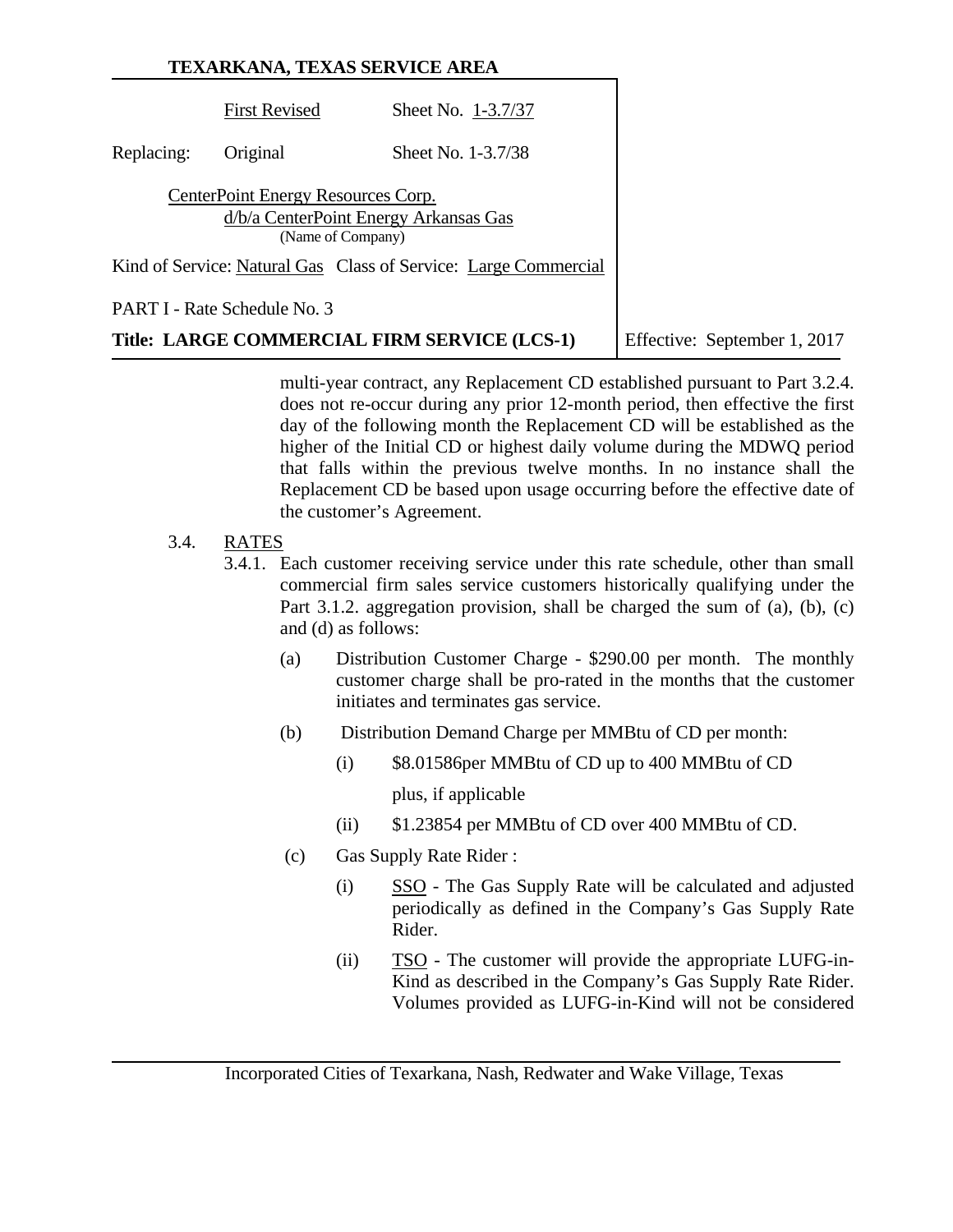|            |                                                         | TEXARKANA, TEXAS SERVICE AREA                                   |                              |
|------------|---------------------------------------------------------|-----------------------------------------------------------------|------------------------------|
|            | <b>First Revised</b>                                    | Sheet No. 1-3.8/37                                              |                              |
| Replacing: | Original                                                | Sheet No. 1-3.8/38                                              |                              |
|            | CenterPoint Energy Resources Corp.<br>(Name of Company) | d/b/a CenterPoint Energy Arkansas Gas                           |                              |
|            |                                                         | Kind of Service: Natural Gas Class of Service: Large Commercial |                              |
|            | PART I - Rate Schedule No. 3                            |                                                                 |                              |
|            |                                                         | Title: LARGE COMMERCIAL FIRM SERVICE (LCS-1)                    | Effective: September 1, 2017 |

in the calculation of Capacity Demand and shall not be subject to Distribution Charges.

- 3.4.2. Monthly charges applicable to customers under the TSO described in Part 3.1.3. of this rate schedule, including small commercial firm sales service customers historically qualifying under the Part 3.1.2. aggregation provision of this rate schedule or qualifying for transportation under the SCS rate schedule, are as follows:
	- (a) Contract Administration Fees:

TSO - \$332.61 per month.

# 3.5. MINIMUM CHARGE

The sum of (a), (b), and (c) if applicable:

- (a) Distribution Customer Charge \$290.00 per month. The monthly customer charge shall be pro-rated in the months that the customer initiates and terminates gas service.
- (b) Distribution Demand Charge per MMBtu of CD per month:
	- (i) \$8.01586 per MMBtu of CD up to 400 MMBtu of CD plus, if applicable
	- (ii) \$1.23854 per MMBtu of CD over 400 MMBtu of CD
- (c) Contract Administration Fee TSO \$332.61 per month.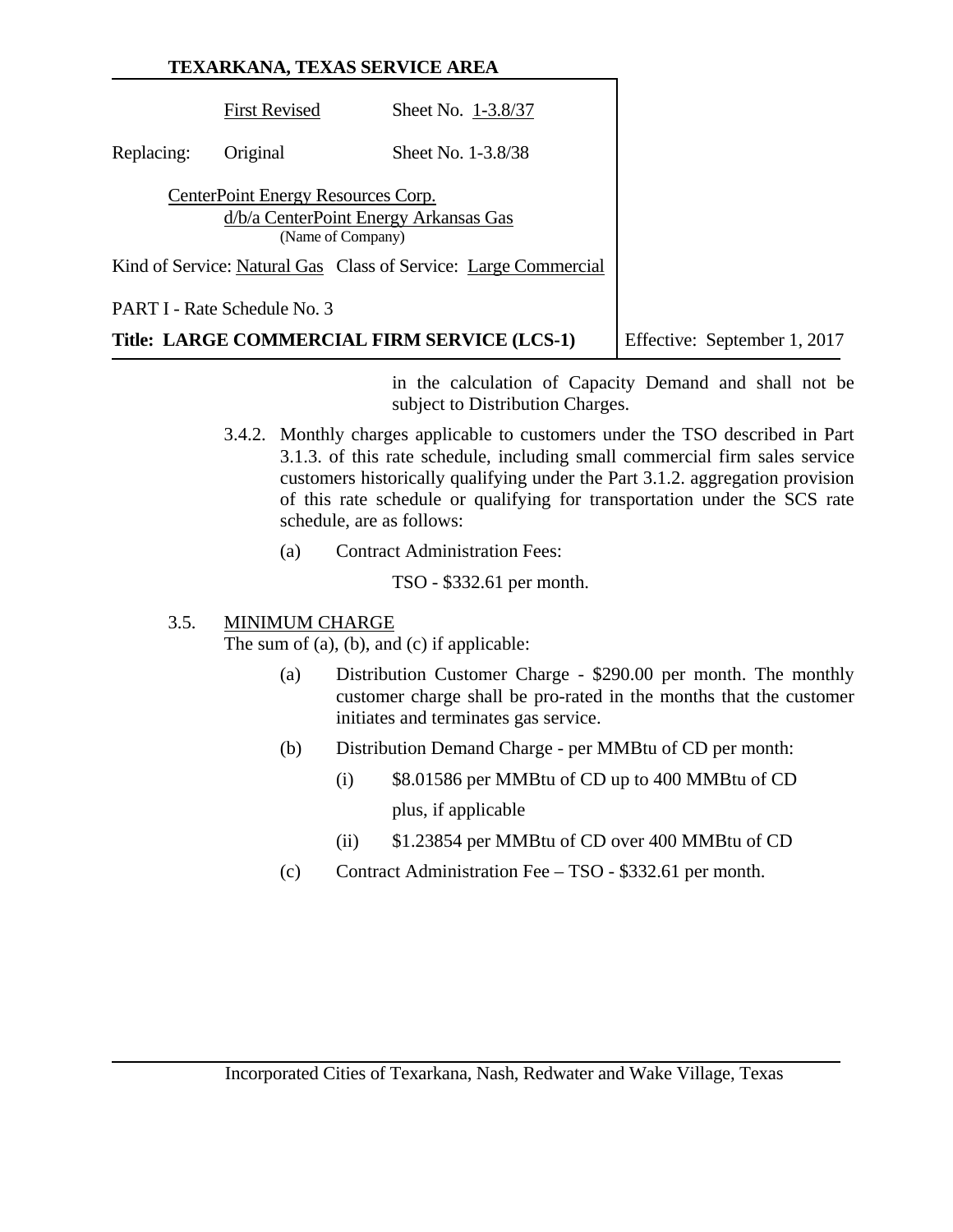|            |                                                         | TEXARKANA, TEXAS SERVICE AREA                                   |                              |
|------------|---------------------------------------------------------|-----------------------------------------------------------------|------------------------------|
|            | <b>First Revised</b>                                    | Sheet No. 1-3.9/37                                              |                              |
| Replacing: | Original                                                | Sheet No. 1-3.9/38                                              |                              |
|            | CenterPoint Energy Resources Corp.<br>(Name of Company) | d/b/a CenterPoint Energy Arkansas Gas                           |                              |
|            |                                                         | Kind of Service: Natural Gas Class of Service: Large Commercial |                              |
|            | PART I - Rate Schedule No. 3                            |                                                                 |                              |
|            |                                                         | Title: LARGE COMMERCIAL FIRM SERVICE (LCS-1)                    | Effective: September 1, 2017 |

# 3.6. TELEMETERING EQUIPMENT

- 3.6.1. Telemetering is required for all customers who receive service pursuant to this rate schedule, including customers qualifying under Part 3.1.2. of the aggregation provision of this rate schedule. If Company does not have telemetry at customer's point of delivery, upon execution of the Agreement, Company shall install telemetry equipment of standard make and manufacture to determine hourly and daily flow of gas at customer's point of delivery. Customer shall choose between analog telemetry and wireless telemetry, if suitable wireless service is available. Customer will pay Company for telemetry equipment under one of the following payment options as chosen by the customer:
- ( ) Option 1: Customer agrees to provide an analog phone line for each meter and pay for standard telemetry equipment and installation costs for each meter. Customer will be subject to meter reading fees for an inoperable phone line for each meter.
- ( ) Option 2: Customer will provide an analog phone line for each meter but elects to pay a monthly fee for standard telemetry equipment and installation costs for each meter. The fee will be \$30 per month per meter for meters that do not require pressure instrumentation and \$84 per month per meters that do require pressure instrumentation. The customer will be subject to meter reading fees for an inoperable phone line for each meter.
- ( ) Option 3: Customer elects wireless service through CenterPoint Energy Arkansas Gas for each meter and agrees to pay for standard telemetry equipment and installation costs for each meter. The wireless service fee will be \$10 per month per meter, and Customer will not be subject to meter reading fees.
- ( ) Option 4: Customer elects wireless service through CenterPoint Energy Arkansas Gas for each meter and elects to pay a monthly fee for standard telemetry equipment and installation costs for each meter. The fee will be \$40 per month for meters that do not require pressure instrumentation and \$94 per month per meter for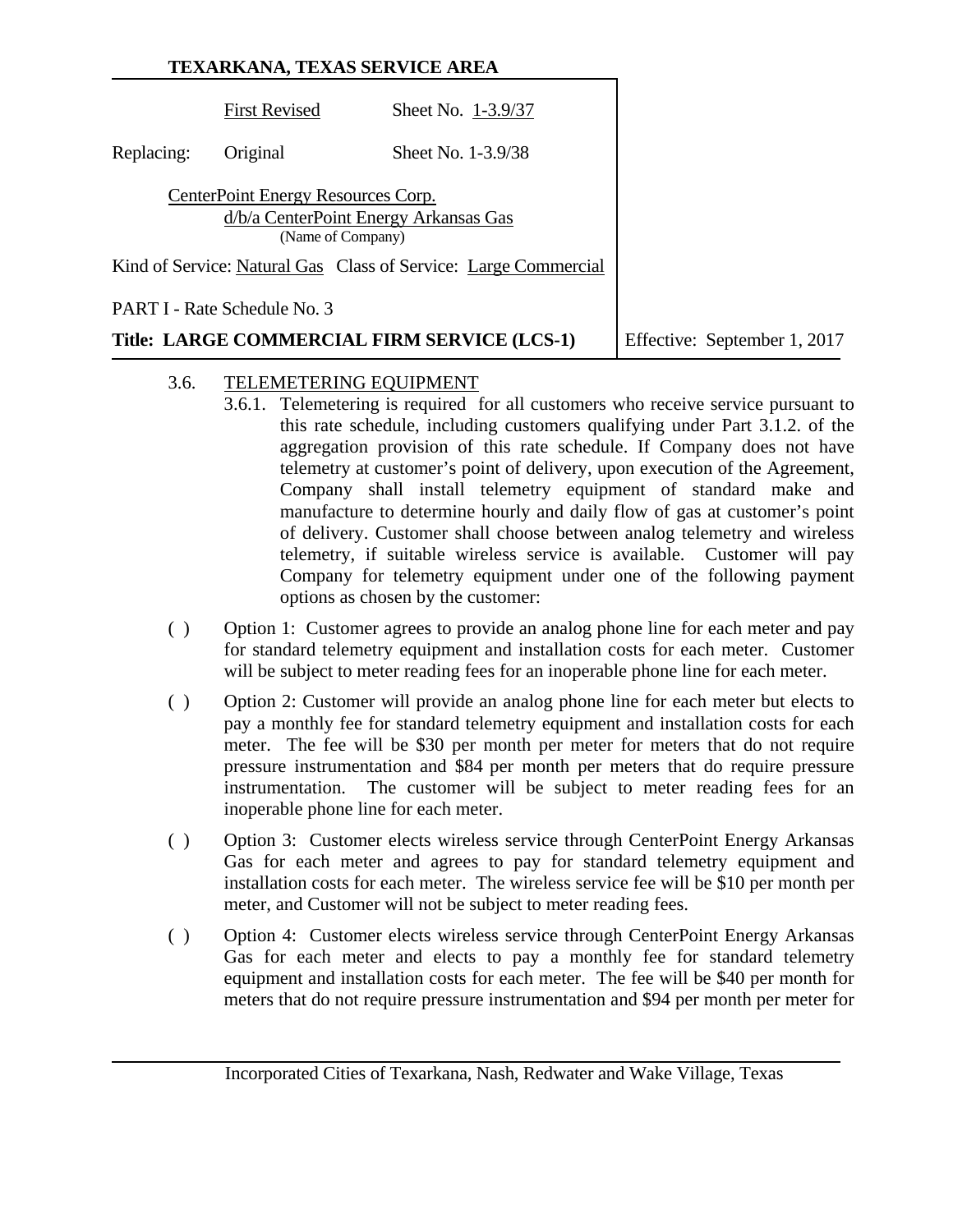|            |                                                         | TEXARKANA, TEXAS SERVICE AREA                                   |                              |
|------------|---------------------------------------------------------|-----------------------------------------------------------------|------------------------------|
|            | <b>First Revised</b>                                    | Sheet No. 1-3.10/37                                             |                              |
| Replacing: | Original                                                | Sheet No. 1-3.10/38                                             |                              |
|            | CenterPoint Energy Resources Corp.<br>(Name of Company) | d/b/a CenterPoint Energy Arkansas Gas                           |                              |
|            |                                                         | Kind of Service: Natural Gas Class of Service: Large Commercial |                              |
|            | PART I - Rate Schedule No. 3                            |                                                                 |                              |
|            |                                                         | Title: LARGE COMMERCIAL FIRM SERVICE (LCS-1)                    | Effective: September 1, 2017 |

meters that do require pressure instrumentation. The customer will not be subject to meter reading fees.

3.6.2. If customer chooses analog telemetry, then customer shall be responsible for installing and maintaining telecommunications lines. Should customer fail to maintain or repair telecommunications lines required to communicate with telemetry equipment, Company shall have the right to bill customer all labor and expense required to manually read the meter, at whatever intervals the Company may deem necessary.

If customer chooses wireless telemetry, then customer shall pay Company \$10 per month per meter for wireless telemetry service for the entire period such meter(s) is(are) served under this or any other transportation rate schedule.

# 3.7. RIDERS

3.7.1 In addition to the Gas Supply Rate Rider, the following riders are applicable to service under this rate schedule:

| Rider<br>Name | Description                                     | Identification on<br><b>Customer Bills</b> |
|---------------|-------------------------------------------------|--------------------------------------------|
| TA            | Municipal Tax Adjustment                        | Municipal Franchise Adj                    |
| <b>EECR</b>   | <b>Energy Efficiency Cost Recovery</b><br>Rider | <b>EE</b> Cost Rate                        |
| <b>FRP</b>    | Formula Rate Plan Rider                         | Formula Rate Plan Adj                      |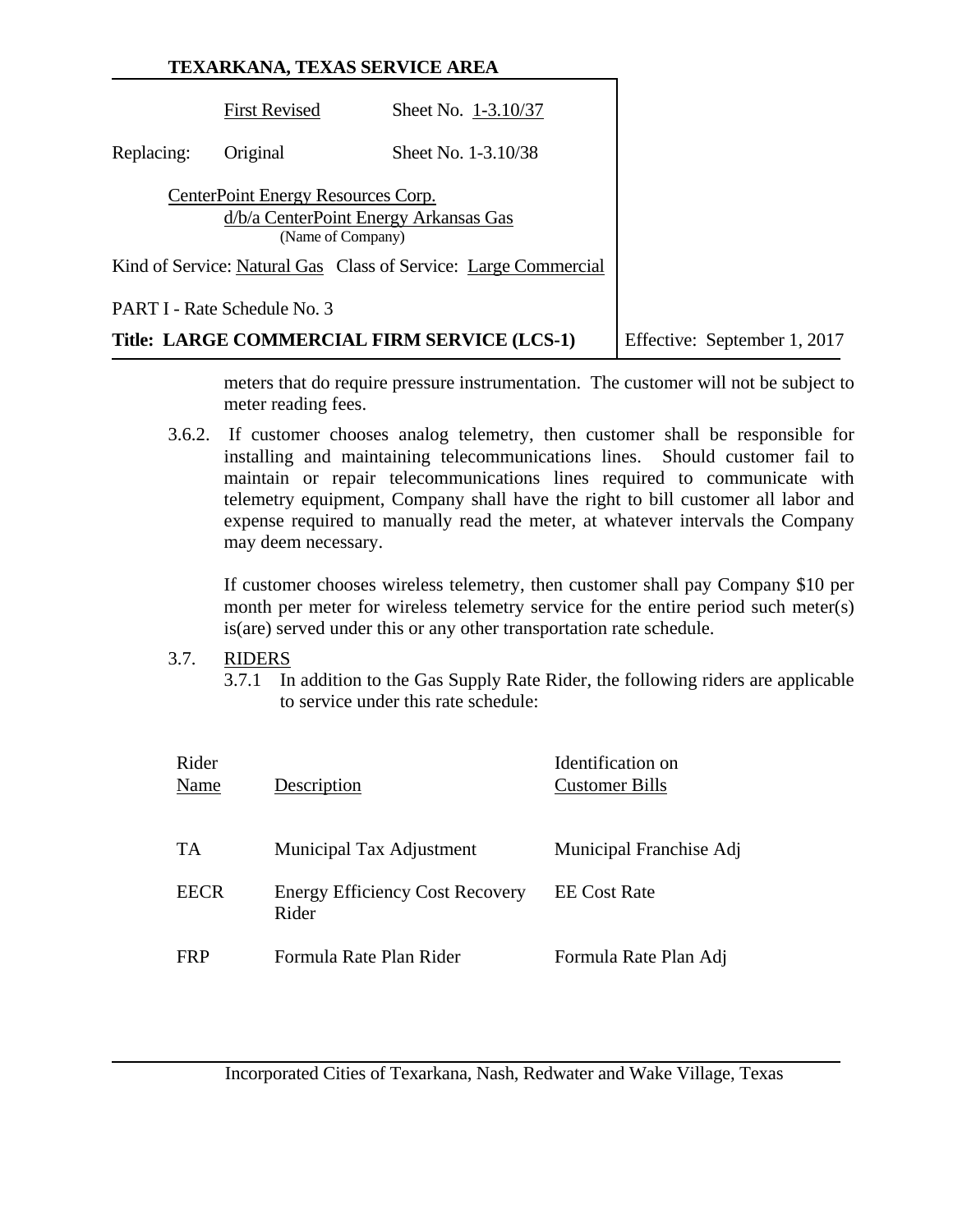|            | TEXARKANA, TEXAS SERVICE AREA                           |                                                                 |                              |
|------------|---------------------------------------------------------|-----------------------------------------------------------------|------------------------------|
|            | <b>First Revised</b>                                    | Sheet No. 1-3.11/37                                             |                              |
| Replacing: | Original                                                | Sheet No. 1-3.11/38                                             |                              |
|            | CenterPoint Energy Resources Corp.<br>(Name of Company) | d/b/a CenterPoint Energy Arkansas Gas                           |                              |
|            |                                                         | Kind of Service: Natural Gas Class of Service: Large Commercial |                              |
|            | PART I - Rate Schedule No. 3                            |                                                                 |                              |
|            |                                                         | Title: LARGE COMMERCIAL FIRM SERVICE (LCS-1)                    | Effective: September 1, 2017 |

3.7.2. Service will be rendered under this rate schedule until service is discontinued to customer, the customer qualifies for service under the small commercial firm sales service rate schedule, or the schedule is superseded.

#### 3.8. RULES AND REGULATIONS GOVERNING UTILITY SERVICE

3.8.1. The Company's Standard Rules and Regulations, as the same may from time to time be changed in accordance with the law, shall be applicable to service under this rate schedule.

# 3.9. BILLING AND PAYMENT

3.9.1. Customer's bills will be based on capacity demand and the quantity of MMBtu's delivered to customer at the delivery point. Such bills shall be rendered promptly after the close of each billing period and shall be paid within fourteen (14) days after the date the bill is mailed or made available electronically. Company shall have the right to bill customer each month hereunder on the basis of nominated quantities or estimated quantities, provided that adjustments shall be made to such quantities in subsequent months' billings based on actual quantities delivered. Amounts past due hereunder shall bear interest from the due date until paid at the maximum lawful rate. The Company shall not discontinue service to customer for violation of its rates and policies nor for non-payment of bills, without first having diligently tried to induce the customer to comply with its rates and policies, or to pay amounts due the Company. Company may suspend service to customer after written notice shall have been given to the customer by the Company in the manner provided for in the Commission's Rules. Company may require as a condition of recommencement or continuation of service the maximum refundable deposit or bond allowed by the Commission to secure payment of bills. Interest at such rates as are required by the Commission shall be paid on any such deposit amount.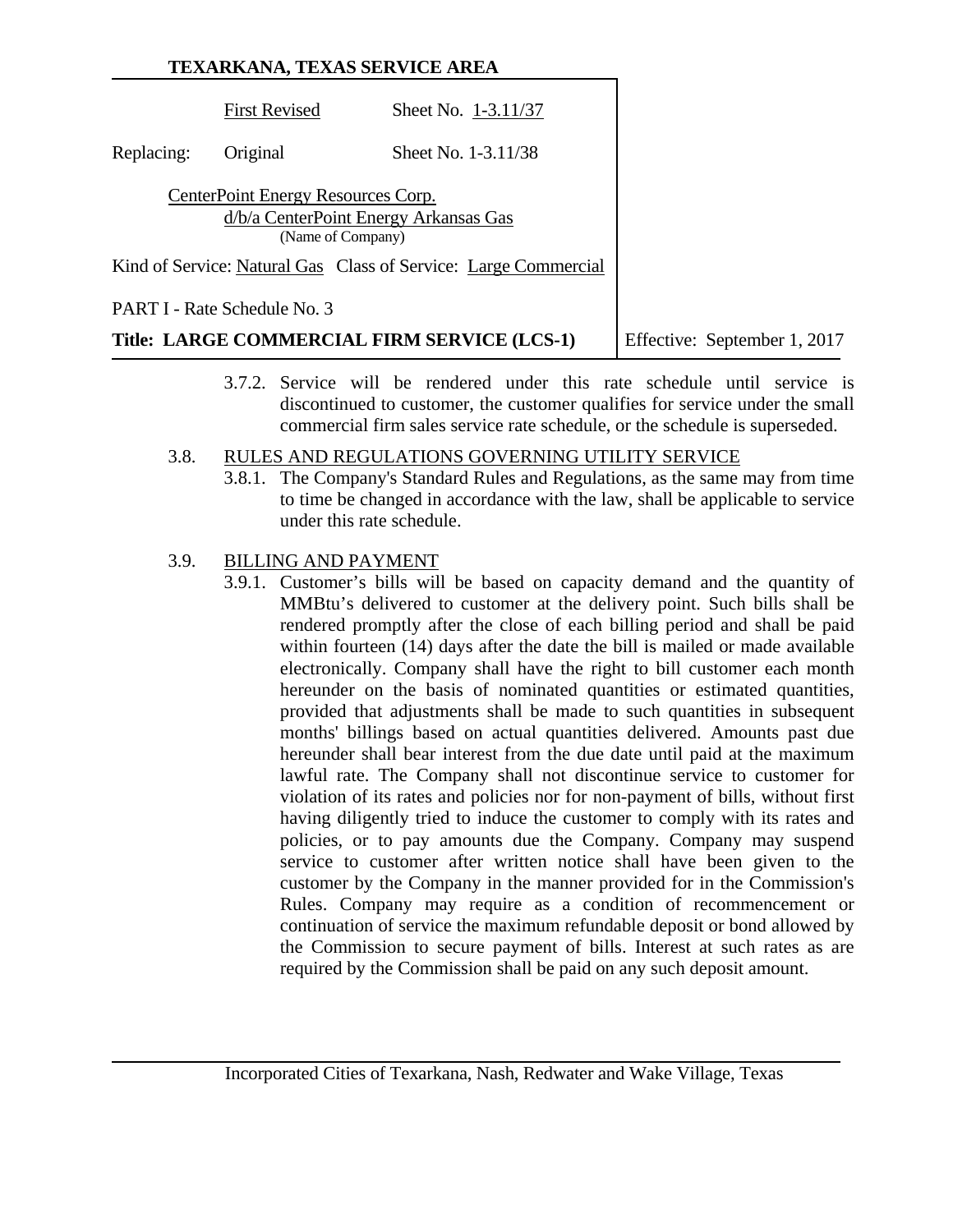|            |                                                         | TEXARKANA, TEXAS SERVICE AREA                                   |                              |
|------------|---------------------------------------------------------|-----------------------------------------------------------------|------------------------------|
|            | <b>First Revised</b>                                    | Sheet No. 1-3.12/37                                             |                              |
| Replacing: | Original                                                | Sheet No. 1-3.12/38                                             |                              |
|            | CenterPoint Energy Resources Corp.<br>(Name of Company) | d/b/a CenterPoint Energy Arkansas Gas                           |                              |
|            |                                                         | Kind of Service: Natural Gas Class of Service: Large Commercial |                              |
|            | PART I - Rate Schedule No. 3                            |                                                                 |                              |
|            |                                                         | Title: LARGE COMMERCIAL FIRM SERVICE (LCS-1)                    | Effective: September 1, 2017 |

- 3.10. DEFINITIONS
	- 3.10.1. The following terms when used herein shall be construed to have the following meaning, except where the context of their use clearly indicates another meaning:
	- 3.10.2. The term "Large Volume Commercial Customer Agreement" (Agreement) shall mean a written and fully executed agreement between Company and customer which provides for service under the applicable supply option of this rate schedule.
	- 3.10.3. The term "customer" shall mean the party so identified in the Agreement, or its designee.
	- 3.10.4. The term "day" or "daily" shall mean a period of twenty-four (24) consecutive hours, beginning and ending as near as practicable to 9:00 a.m., Central Standard Time, at the point at which delivery of gas is made.
	- 3.10.5. The term "month," "Service Month," or "monthly" shall mean the period beginning at or as near as practicable to 9:00 a.m., Central Standard Time, on the first day of the calendar month and ending as near as practicable to 9:00 a.m. on the first day of the next succeeding calendar month.
	- 3.10.6. The term "year" or "service year" shall mean a period of three hundred sixty-five (365) consecutive days beginning on the date specified in the Agreement for the commencement of the term of service or any anniversary thereof; provided, however, that any year which contains a date of February 29, shall consist of three hundred sixty-six (366) consecutive days.
	- 3.10.7. The term "cubic foot" shall mean the volume of gas which occupies one (1) cubic foot when said gas is at a temperature of sixty degrees (60 degrees) Fahrenheit, and at a pressure of 14.73 pounds per square inch absolute.
	- 3.10.8. The term "Mcf" shall mean one thousand (1,000) cubic feet of gas.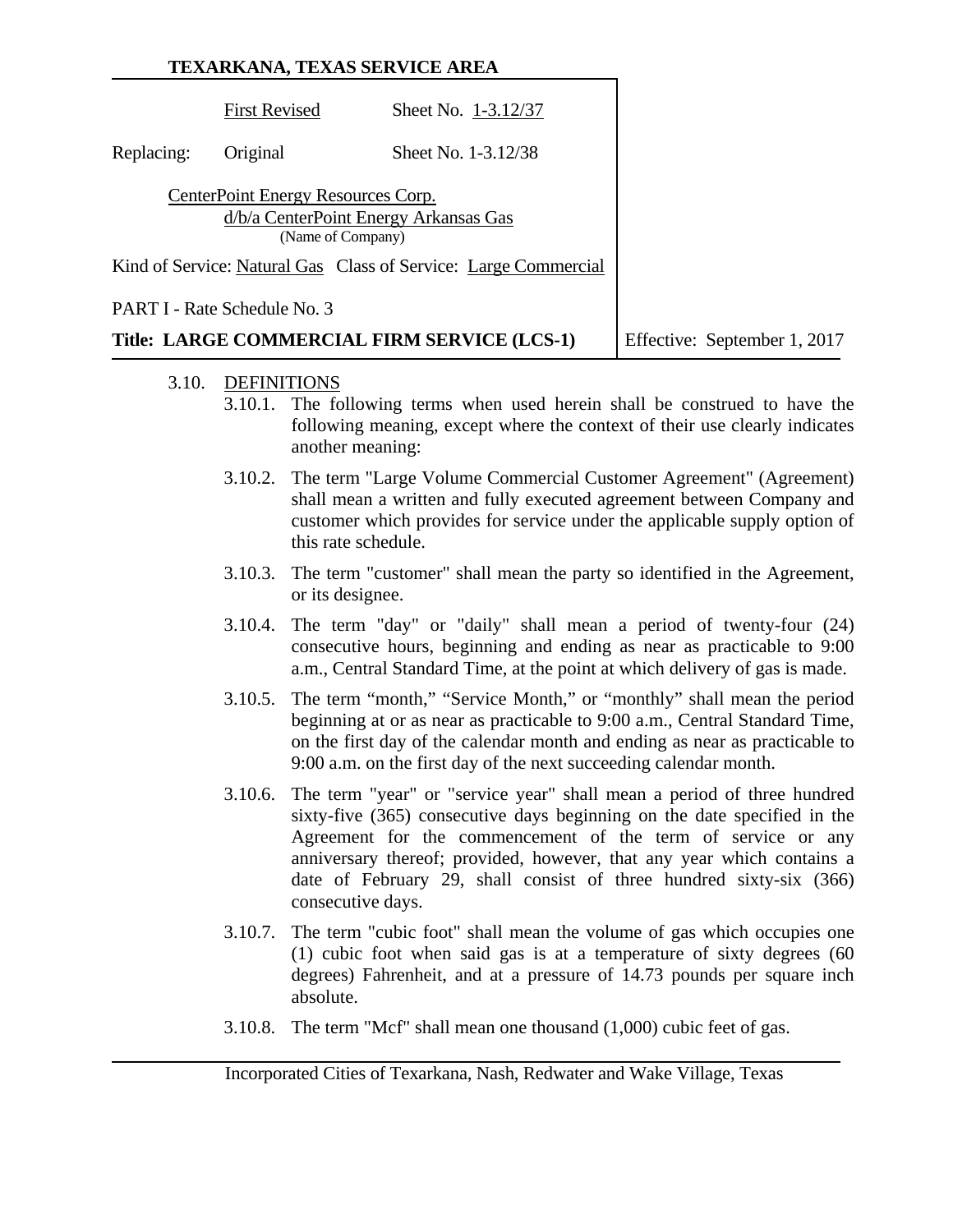|            |                                                         | TEXARKANA, TEXAS SERVICE AREA                                   |                              |
|------------|---------------------------------------------------------|-----------------------------------------------------------------|------------------------------|
|            | <b>First Revised</b>                                    | Sheet No. 1-3.13/37                                             |                              |
| Replacing: | Original                                                | Sheet No. 1-3.13/38                                             |                              |
|            | CenterPoint Energy Resources Corp.<br>(Name of Company) | d/b/a CenterPoint Energy Arkansas Gas                           |                              |
|            |                                                         | Kind of Service: Natural Gas Class of Service: Large Commercial |                              |
|            | PART I - Rate Schedule No. 3                            |                                                                 |                              |
|            |                                                         | Title: LARGE COMMERCIAL FIRM SERVICE (LCS-1)                    | Effective: September 1, 2017 |

- 3.10.9. The term "Btu" shall mean British Thermal Unit.
- 3.10.10. The term "MMBtu" shall mean one million (1,000,000) Btu's.
- 3.10.11. The term "gas supply" as it relates to purchased gas costs shall mean the charge for the product known as natural gas, and does not include any charges associated with delivery of the product by Company or any supplier pipeline of the Company.
- 3.10.12. The term "balancing" shall mean the service provided by Company when quantities of gas received by Company at the Point(s) of Receipt differ at any time from the quantities of gas delivered by Company at the Point(s) of Delivery under the Agreement.
- 3.10.13. 3.10.13.The term "Point(s) of Receipt" shall mean the point or points specified in the Agreement where Company agrees to receive gas for transportation for the account of customer.
- 3.10.14.The term "Point(s) of Delivery" shall mean the point or points specified in the Agreement where Company agrees to deliver gas transported for the account of customer.
- 3.10.15.The term "imbalance" shall mean the difference in the MMBtu's of natural gas which customer takes at the Point(s) of Delivery and the MMBtu's which customer provides for transportation at the Point(s) of Receipt.
- 3.10.16.The term "Average Daily Volume" shall be calculated by dividing the annual volume by 365.
- 3.10.17.The term "Maximum Hourly Quantity" or "MHQ" shall mean the maximum MMBtu Company is obligated to deliver or receive for customer's account in any single hour. Company shall not be obligated to agree to a maximum hourly quantity greater than 1/15 of, MDWQ or Average Daily Volume.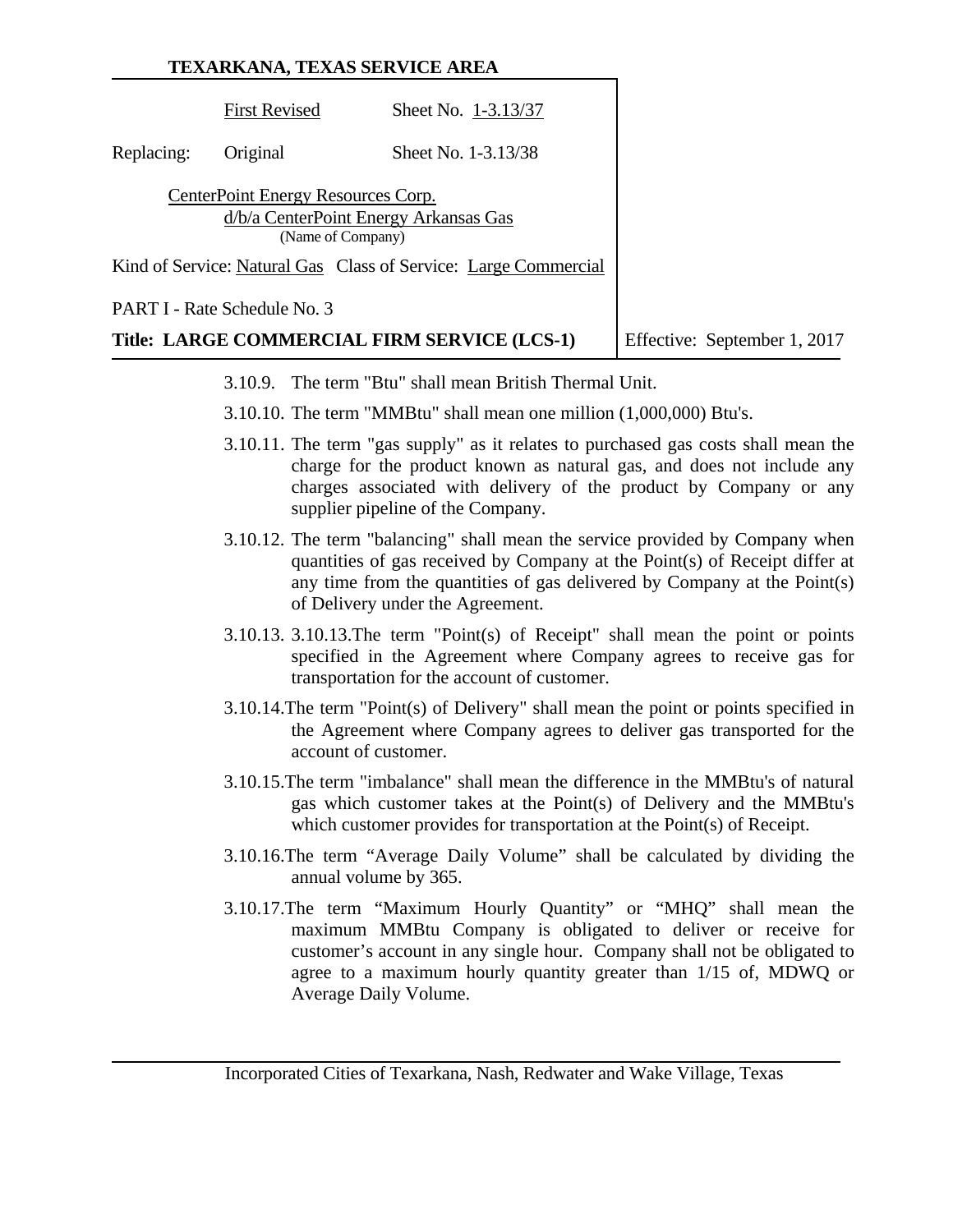# **TEXARKANA, TEXAS SERVICE AREA** First Revised Sheet No. 1-3.14/37 Replacing: Original Sheet No. 1-3.14/38 CenterPoint Energy Resources Corp. d/b/a CenterPoint Energy Arkansas Gas (Name of Company) Kind of Service: Natural Gas Class of Service: Large Commercial PART I - Rate Schedule No. 3 **Title: LARGE COMMERCIAL FIRM SERVICE (LCS-1)** Effective: September 1, 2017

- 3.10.18.The term "Initial CD" shall mean the higher of the Average Daily Volume or the Maximum Daily Winter Quantity "MDWQ." The Initial CD shall be negotiated by the Company and the customer.
- 3.10.19.The term "Initial Maximum Daily Winter Quantity" shall mean the Maximum Daily Winter Quantity "MDWQ" reflected on the initial Exhibit A to the Large Volume Commercial Customer Agreement.
- 3.10.20.The term "Replacement CD" shall mean a daily volume higher than the Initial CD, that is substituted and used as a CD pursuant to Part 3.3.2.
- 3.10.21.The term "Replacement Maximum Daily Winter Quantity" shall mean the Maximum Daily Winter Quantity "MDWQ" reflected on the revised Exhibit A to the Large Volume Commercial Customer Agreement.
- 3.10.22.The term "*Inside FERC* Enable-East First-of-the-Month Index," or "Enable Index," shall mean the price published in Platt's *Inside FERC*'s *Gas Market Report* under the heading "Prices of Spot Gas Delivered to Pipelines" for "Enable Gas Transmission, LLC." "East" under the subheading "Index" for the applicable Month of gas delivery. For any month in which Platt's *Inside FERC Gas Market Report* fails to report an Enable Index, Company shall substitute the price published in Platt's *Inside FERC Gas Market Report* under the heading "Market Center Spot Gas Prices" for "Henry Hub" under the subheading "Index" for the applicable Month of gas delivery (the "Henry Hub Index"), adjusted to reflect a historical variance between the Enable Index and the Henry Hub Index. The variance shall be the average of the difference between the Henry Hub Index and the Enable Index for the two most recent months in which both indices were published by Platt's *Inside FERC's Gas Market Report*. "

# 3.11. GOVERNMENTAL REGULATIONS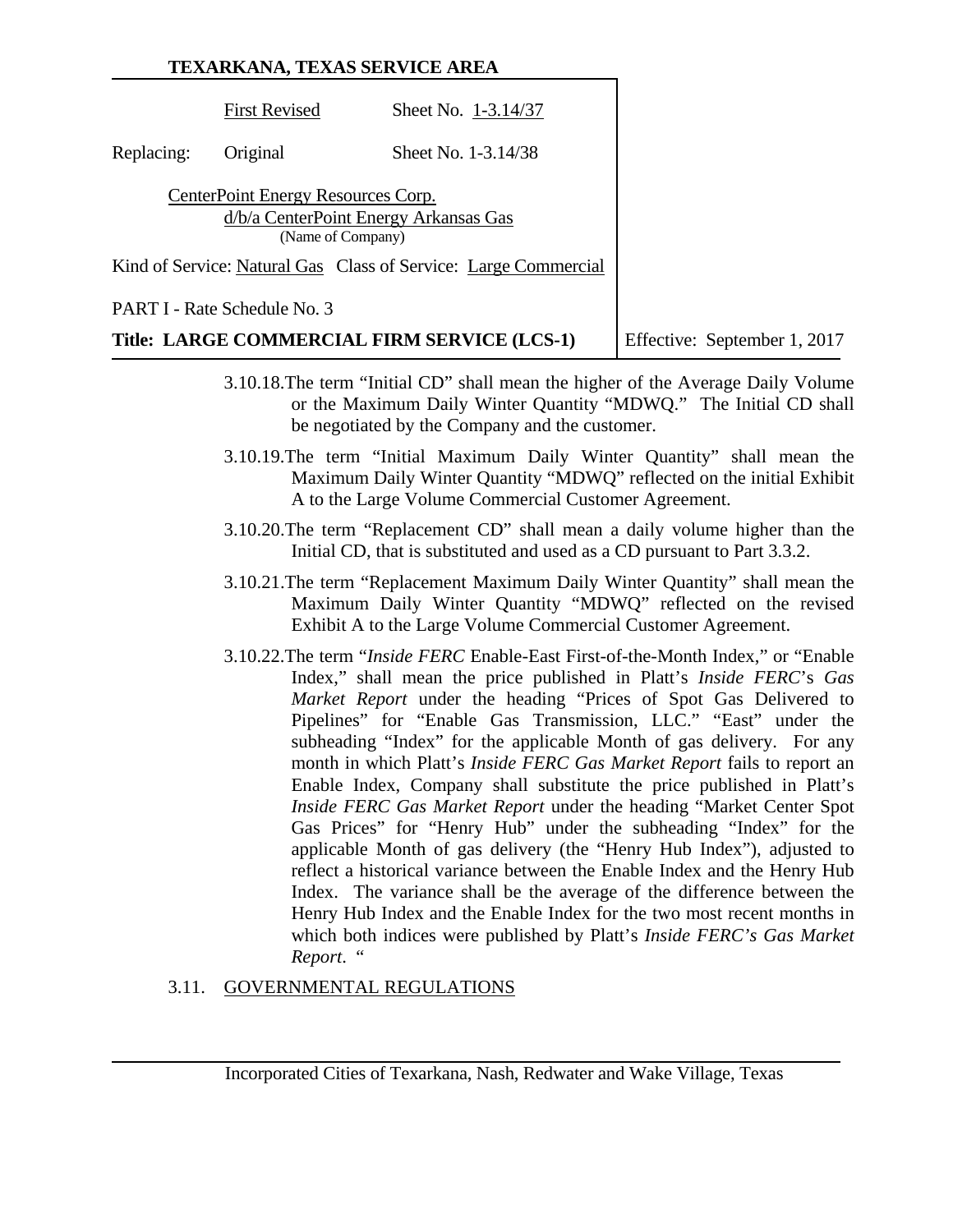|            | TEXARKANA, TEXAS SERVICE AREA                           |                                                                 |                              |  |  |
|------------|---------------------------------------------------------|-----------------------------------------------------------------|------------------------------|--|--|
|            | <b>First Revised</b>                                    | Sheet No. 1-3.15/37                                             |                              |  |  |
| Replacing: | Original                                                | Sheet No. 1-3.15/38                                             |                              |  |  |
|            | CenterPoint Energy Resources Corp.<br>(Name of Company) | d/b/a CenterPoint Energy Arkansas Gas                           |                              |  |  |
|            |                                                         | Kind of Service: Natural Gas Class of Service: Large Commercial |                              |  |  |
|            | PART I - Rate Schedule No. 3                            |                                                                 |                              |  |  |
|            |                                                         | Title: LARGE COMMERCIAL FIRM SERVICE (LCS-1)                    | Effective: September 1, 2017 |  |  |

- 3.11.1. Service hereunder shall be subject to all relevant present and future local, state and federal laws and all rules, regulations and orders of regulatory authorities having jurisdiction over any of the parties, as applicable, and the obligations of all parties hereunder are subject to obtaining whatever regulatory approvals and authorizations are necessary for the lawful implementation of the Agreement, on continuing conditions satisfactory to the party affected. Customer shall cooperate with the Company by providing promptly all information and in making whatever reports or filings are necessary in regard to service rendered under this rate schedule. Neither party shall be held in default for failure to perform hereunder if such failure is due to good faith compliance with the requirements of any such laws, orders, rules and regulations. Should any governmental body having jurisdiction impose on the Company or the services provided hereunder or otherwise require service hereunder on terms and conditions that are unacceptable to Company, in its sole discretion, then Company may terminate service hereunder at any time thereafter upon notice to customer. Customer shall also reimburse Company, or cause Company to be reimbursed, for any fees, taxes (other than income and property taxes) or other charges levied or paid by Company to any governmental authorities in connection with or attributable to the services provided hereunder.
- 3.12. MEASUREMENT
	- 3.12.1. Except as may be otherwise provided elsewhere herein or required by law, the measurement and testing of gas received and delivered hereunder shall be done by Company, or its designee, as measuring party in accordance with the following:
	- 3.12.2. The gas received by Company hereunder shall be measured as follows:
		- 3.12.2.A. The unit of volume shall be 1,000 cubic feet of gas (Mcf) at a temperature base of 60 degrees Fahrenheit and at a pressure base of 14.73 pounds per square inch absolute. Whenever the actual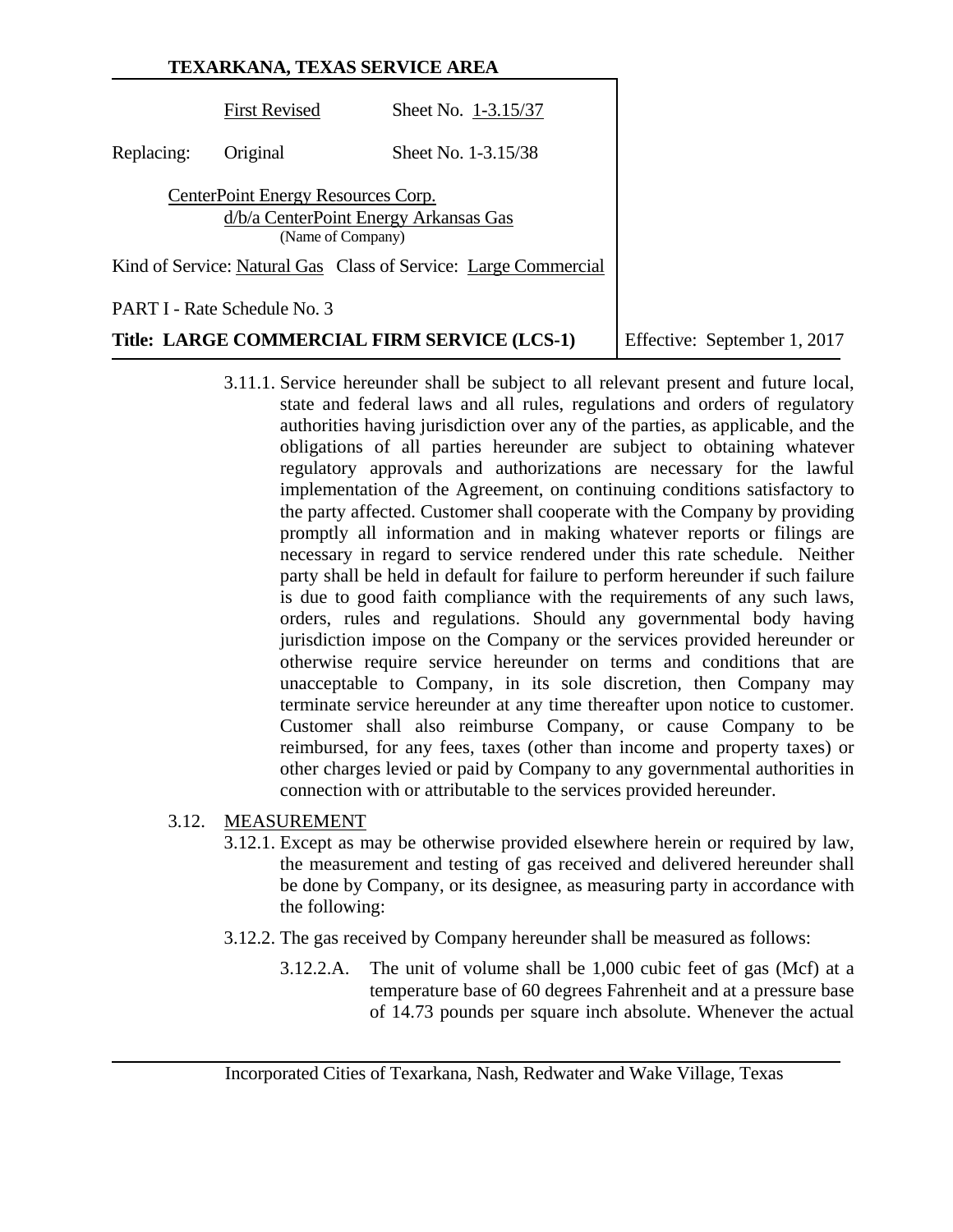|            |                                    | TEXARKANA, TEXAS SERVICE AREA                                   |
|------------|------------------------------------|-----------------------------------------------------------------|
|            | <b>First Revised</b>               | Sheet No. 1-3.16/37                                             |
| Replacing: | Original                           | Sheet No. 1-3.16/38                                             |
|            | CenterPoint Energy Resources Corp. | d/b/a CenterPoint Energy Arkansas Gas<br>(Name of Company)      |
|            |                                    | Kind of Service: Natural Gas Class of Service: Large Commercial |
|            | PART I - Rate Schedule No. 3       |                                                                 |

**Title: LARGE COMMERCIAL FIRM SERVICE (LCS-1)** Effective: September 1, 2017

conditions of pressure and temperature of the particular gas stream being measured differ from the above standard, conversion of the volume from such actual conditions to the above standard conditions shall be made in accordance with the Ideal Gas Laws corrected for super-compressibility in accordance with the method customarily used by the measuring party.

- 3.12.2.B. Measurements of gas shall always be in accordance with requirements of law, and if the procedures, bases, or standards herein contemplated to be used in the determination of gas volumes are changed by law or regulatory action, the applicable rates shall be appropriately modified and adjusted to the extent necessary to the end that calculations to determine sums of money due hereunder after the change will reach the same end result in dollars and cents as would have been reached in the absence of such change.
- 3.12.2.C. The temperature of the gas at each point of receipt shall be (i) determined by a recording thermometer, (ii) determined by taking the average of the daily readings of an indicating thermometer, or (iii) assumed by mutual agreement to be 60 degrees Fahrenheit, provided that, if a recording thermometer is not being used, customer shall have the right, by reimbursing the cost of the equipment and its installation, to require the use of a recording thermometer. The Btu content of the gas per cubic foot shall be determined on a dry basis in accordance with good engineering practice in a manner reasonably calculated to result in a fair and accurate determination.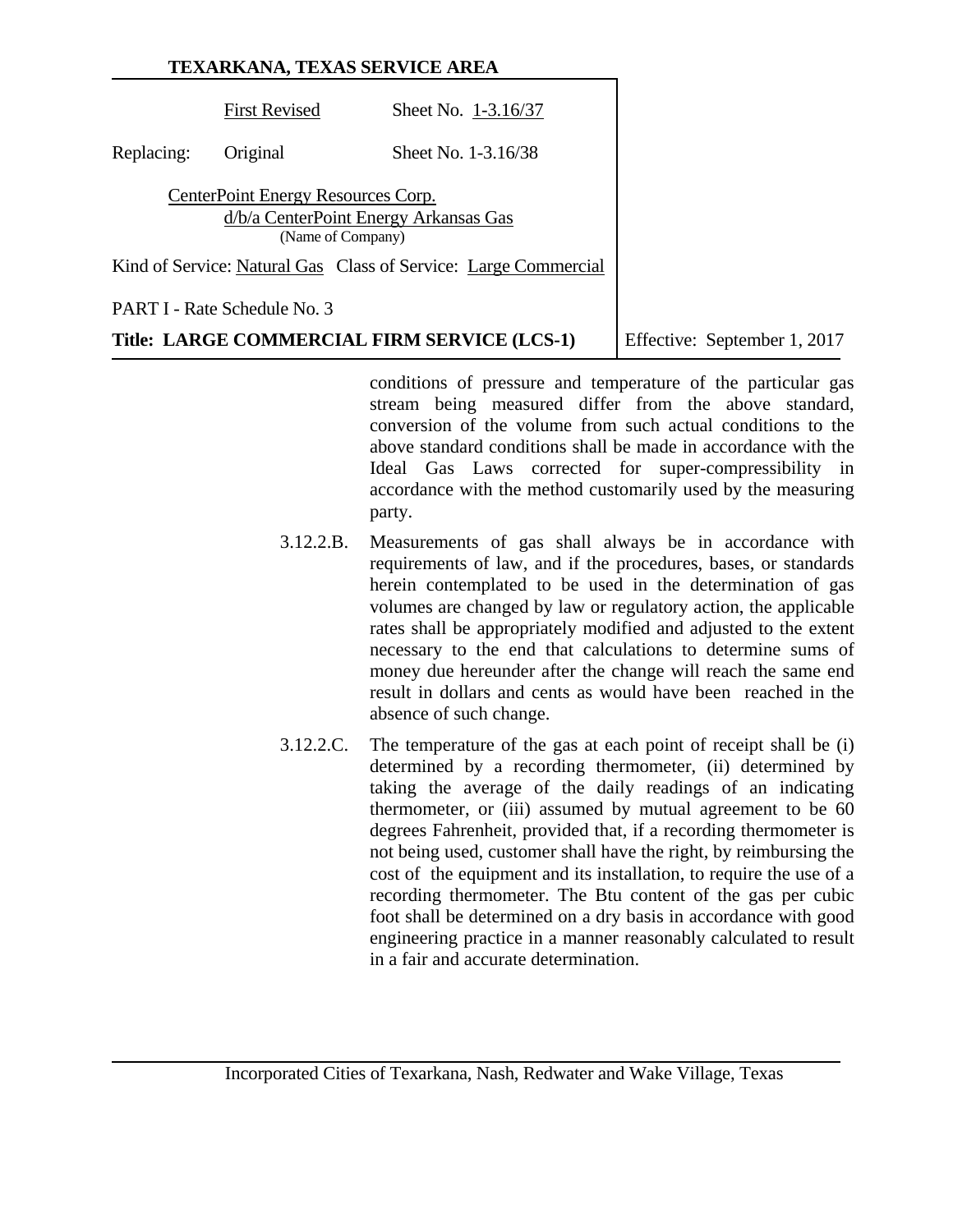|            |                                                         | TEXARKANA, TEXAS SERVICE AREA                                   |
|------------|---------------------------------------------------------|-----------------------------------------------------------------|
|            | <b>First Revised</b>                                    | Sheet No. 1-3.17/37                                             |
| Replacing: | Original                                                | Sheet No. 1-3.17/38                                             |
|            | CenterPoint Energy Resources Corp.<br>(Name of Company) | d/b/a CenterPoint Energy Arkansas Gas                           |
|            |                                                         | Kind of Service: Natural Gas Class of Service: Large Commercial |
|            | PART I - Rate Schedule No. 3                            |                                                                 |

**Title: LARGE COMMERCIAL FIRM SERVICE (LCS-1)** Effective: September 1, 2017

- 3.12.2.D. The specific gravity of the gas shall be determined in accordance with good engineering practice as often as found necessary in operation.
- 3.12.2.E. Standard type measuring and testing equipment necessary to measure and determine quantities hereunder shall be installed, operated and maintained in a workmanlike manner. Readings, calibrations, tests, repairs and adjustments of said equipment, and changing of charts, shall be done only by employees or agents of measuring party and in accordance with good engineering practice as often as found necessary in operation. Orifice meters, if used, shall be installed and operated, and volumes computed, in accordance with the latest version of the American Gas Association Gas Measurement Committee Report and Appendices thereto, and such amendments thereof as measuring party may place in use on its system for transactions of this type. Customer shall have access to the measuring and testing equipment at reasonable times, and shall have the right to have a representative present at tests, calibrations and adjustments thereof. Upon request by customer for a special test of any meter or auxiliary equipment, the accuracy of same shall be verified promptly, provided that the cost of such special test shall be borne by customer unless the percentage of inaccuracy is found to be more than two percent (2%), then previous readings shall be corrected to zero error for the period of time during which the equipment was known to be inaccurate, or if not known then to the shorter of six (6) months or the last date that the meter was tested; if said total inaccuracy is not more than two percent (2%), then previous reading shall be considered correct but the equipment shall be adjusted to read correctly. Measuring party shall not be required to verify the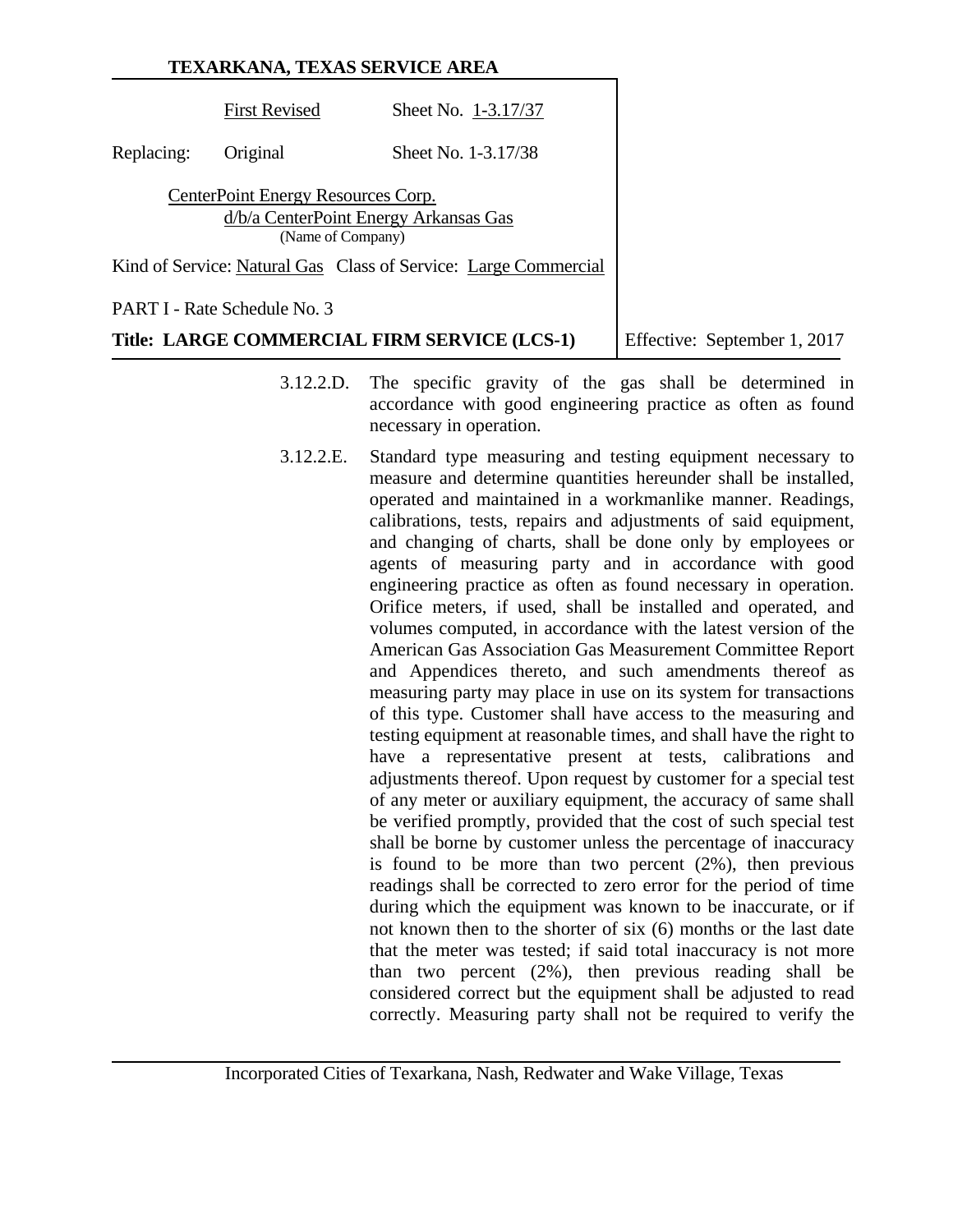|            | TEXARKANA, TEXAS SERVICE AREA                           |                                                                 |                              |  |  |
|------------|---------------------------------------------------------|-----------------------------------------------------------------|------------------------------|--|--|
|            | <b>First Revised</b>                                    | Sheet No. 1-3.18/37                                             |                              |  |  |
| Replacing: | Original                                                | Sheet No. 1-3.18/38                                             |                              |  |  |
|            | CenterPoint Energy Resources Corp.<br>(Name of Company) | d/b/a CenterPoint Energy Arkansas Gas                           |                              |  |  |
|            |                                                         | Kind of Service: Natural Gas Class of Service: Large Commercial |                              |  |  |
|            | PART I - Rate Schedule No. 3                            |                                                                 |                              |  |  |
|            |                                                         | Title: LARGE COMMERCIAL FIRM SERVICE (LCS-1)                    | Effective: September 1, 2017 |  |  |

accuracy of such equipment more than once in any 90-day period, unless customer has a specific and verifiable reason to believe that the equipment is inaccurate by more than 2%.

- 3.12.2.F. If any meter or auxiliary equipment is out of service or out for repair for a period of time so that the quantity of gas delivered cannot be ascertained or computed from the reading thereof, then the quantity delivered during such period shall be estimated upon the basis of the best data available, using the first of the following methods which is feasible: (i) by correcting the error if the percentage of error is ascertainable by calibration, test, or mathematical calculations; (ii) by using the registration of any check equipment installed and accurately registering, or (iii) by estimating the volume on the basis of deliveries during preceding periods under similar conditions when the equipment was registering accurately.
- 3.12.2.G. Upon request, measurement charts and records shall be submitted to customer for examination, the same to be returned within twenty (20) days. The measurement charts and records for a given accounting month shall be conclusively presumed correct if no written objection thereto is served on Company within the 12-month period following the given accounting month. All test data, meter charts and similar records shall be preserved for a period of at least one (1) year.
- 3.12.2.H. The formal measurement and testing of gas hereunder shall only be by the equipment operated by measuring party, but customer may install, operate and maintain, at customer's own cost, risk and expense and in the same manner as is required for the primary equipment hereunder, check measuring and testing equipment of standard type, provided that the same does not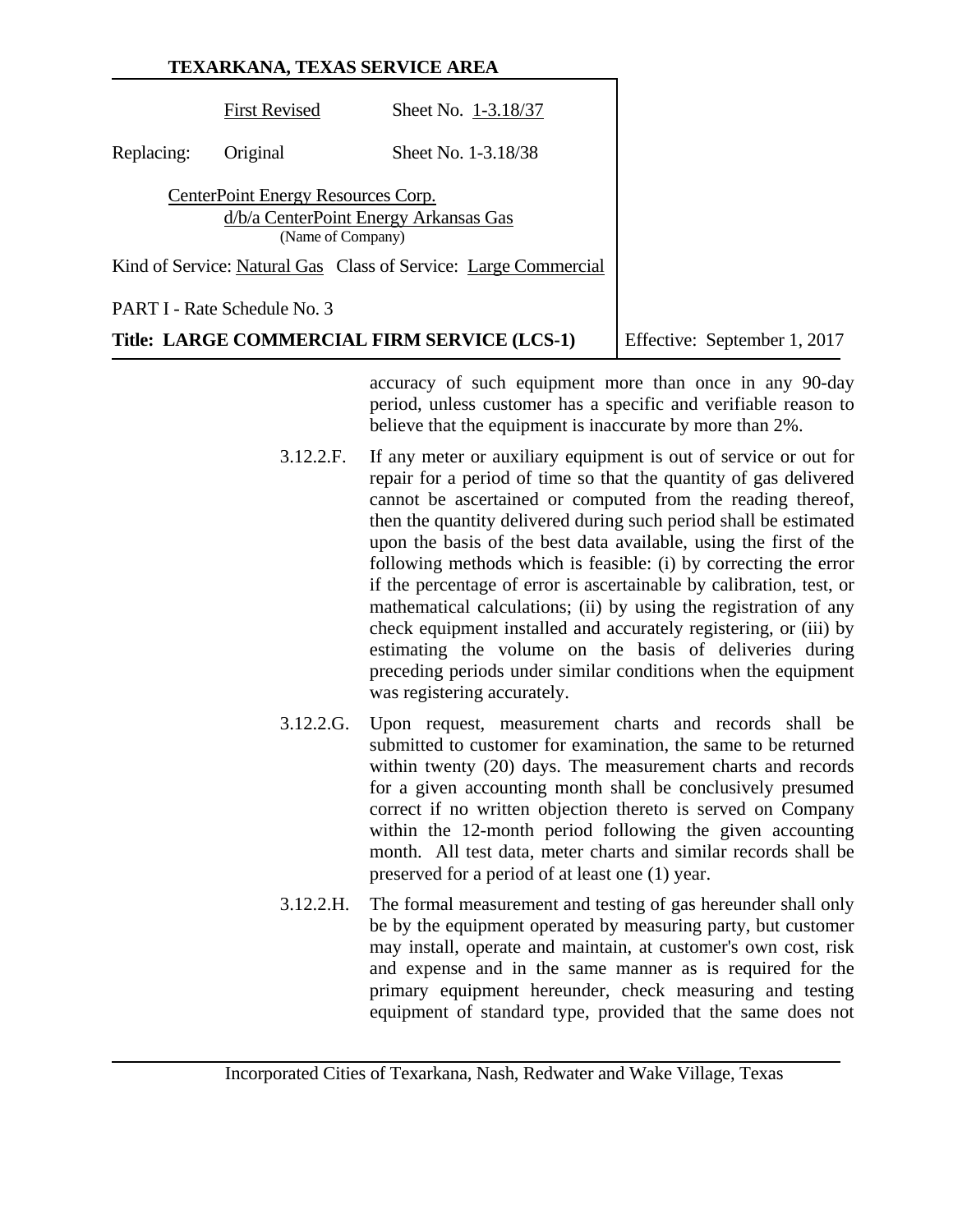|            |                                                         | TEXARKANA, TEXAS SERVICE AREA                                   |                              |
|------------|---------------------------------------------------------|-----------------------------------------------------------------|------------------------------|
|            | <b>First Revised</b>                                    | Sheet No. 1-3.19/37                                             |                              |
| Replacing: | Original                                                | Sheet No. 1-3.19/38                                             |                              |
|            | CenterPoint Energy Resources Corp.<br>(Name of Company) | d/b/a CenterPoint Energy Arkansas Gas                           |                              |
|            |                                                         | Kind of Service: Natural Gas Class of Service: Large Commercial |                              |
|            | PART I - Rate Schedule No. 3                            |                                                                 |                              |
|            |                                                         | Title: LARGE COMMERCIAL FIRM SERVICE (LCS-1)                    | Effective: September 1, 2017 |

interfere with the operation of the primary equipment. Company shall have the same rights with respect to check equipment as customer has with respect to the primary equipment.

- 3.12.2.I. If Company causes any or all of the foregoing measurements and testing procedures to be done by a third-party designee, then in such event:
	- 3.12.2.I(1) Customer's rights hereunder with respect to the third-party's equipment and procedures will be subject to reasonable arrangements by Company with such third party; and
	- 3.12.2.I(2) If the third party's usual and customary procedures differ in particular respects from the detailed procedures set out above, then the third-party's procedures, and measured quantities resulting therefrom shall be acceptable and used hereunder so long as they are consistent with good engineering practice in the industry.
- 3.12.2.J. The gas delivered by Company to customer after transportation shall be measured in the same manner as are volumes sold by Company to customers of similar size as customer under Company's sales rate schedules.
- 3.12.2.K. Volume measured in Mcf will be subject to thermal adjustment and billed in MMBtu as measured on a dry basis. Delivered volumes will be adjusted by the appropriate thermal content factor obtained from the nearest available chromatograph or sampling location. The formula for conversion from Mcf to MMBtu is as follows: Mcf x thermal content factor  $=$  MMBtu.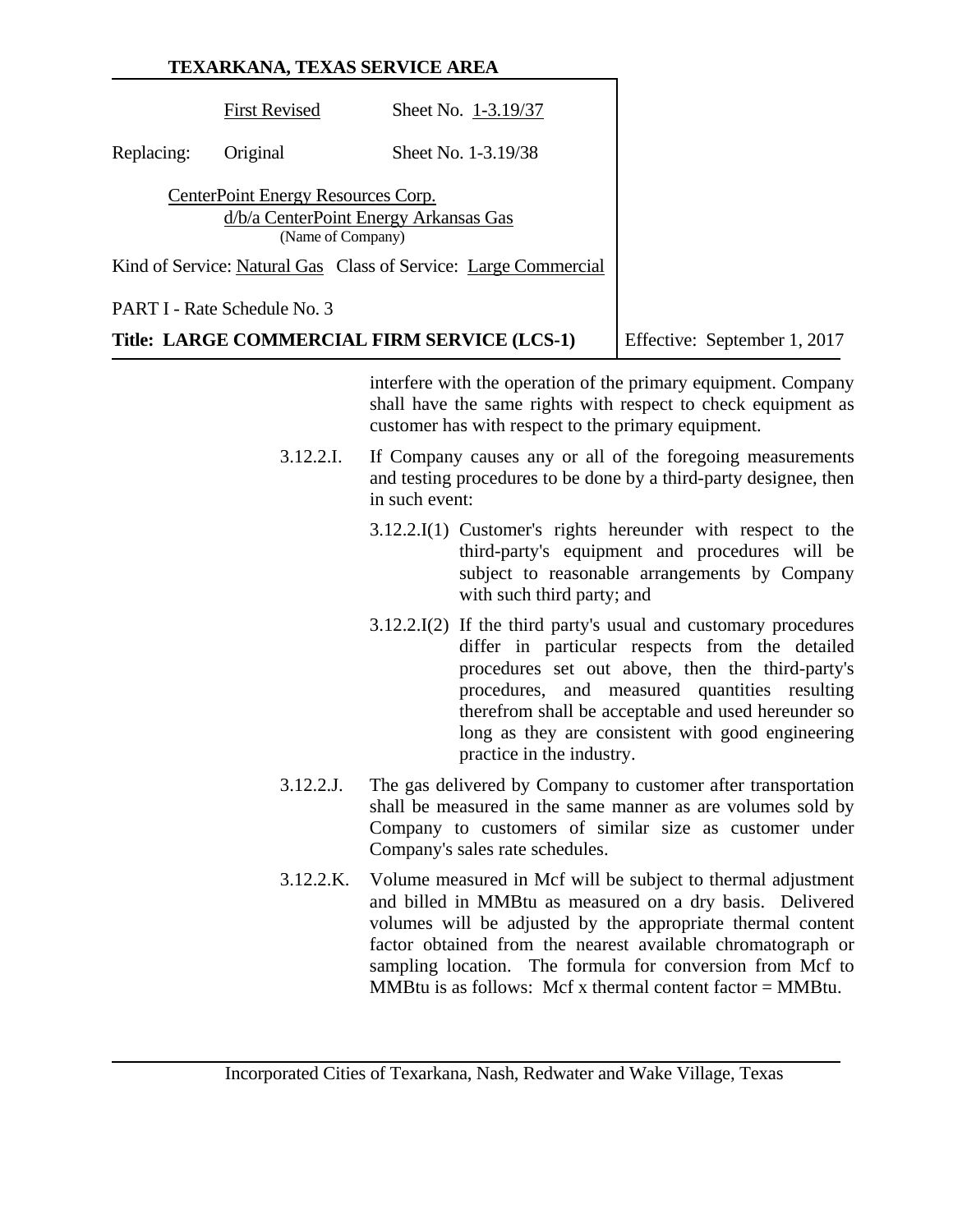|            | TEXARKANA, TEXAS SERVICE AREA                           |                                                                 |                              |
|------------|---------------------------------------------------------|-----------------------------------------------------------------|------------------------------|
|            | <b>First Revised</b>                                    | Sheet No. 1-3.20/37                                             |                              |
| Replacing: | Original                                                | Sheet No. 1-3.20/38                                             |                              |
|            | CenterPoint Energy Resources Corp.<br>(Name of Company) | d/b/a CenterPoint Energy Arkansas Gas                           |                              |
|            |                                                         | Kind of Service: Natural Gas Class of Service: Large Commercial |                              |
|            | PART I - Rate Schedule No. 3                            |                                                                 |                              |
|            |                                                         | Title: LARGE COMMERCIAL FIRM SERVICE (LCS-1)                    | Effective: September 1, 2017 |

#### 3.13. FORCE MAJEURE

3.13.1. Neither customer nor Company shall be liable to the other for failure to perform their respective obligations under the Agreement (other than to make any and all payments thereunder) due to acts or conditions beyond the reasonable control of the parties affected. The obligations of the affected party to perform shall be suspended so long as and to the extent that performance is prevented by the occurrence of such acts or conditions. Such acts or conditions shall be deemed to include, but not be limited to, fire, labor disputes, acts of God, the elements, wars, epidemics, riots, civil disturbances, explosions, breakdown of equipment, test and repairs of pipeline facilities, freezing of wells or pipelines, requirements of local, state or federal authorities, failure of any intermediate transporters relied upon by Company to transport the gas for any reason, failure of appropriate regulatory approvals or lack of sufficient capacity, the inability of Company to obtain or maintain such regulatory authorizations as may be necessary for the lawful performance of the service contemplated hereby on continuing conditions satisfactory to Company, the curtailment of service by Company in accordance with Company's curtailment plan as effective from time to time, failure of gas supply and any other cause, similar or dissimilar, not within the reasonable control of the party claiming relief. The party affected shall notify the other promptly and shall remedy the cause of suspension with reasonable diligence, retaining to such party unqualified discretion in settling labor disputes.

# 3.14. OPERATING INFORMATION AND FORECASTS

3.14.1. Customer, upon request, shall furnish or cause to be furnished to Company from time to time such reasonable data as in Company's judgment is necessary for the proper analysis of the daily and annual gas load requirements of customer for this service. Customer at all times shall keep Company informed of anticipated significant changes in the size and character of such load requirements.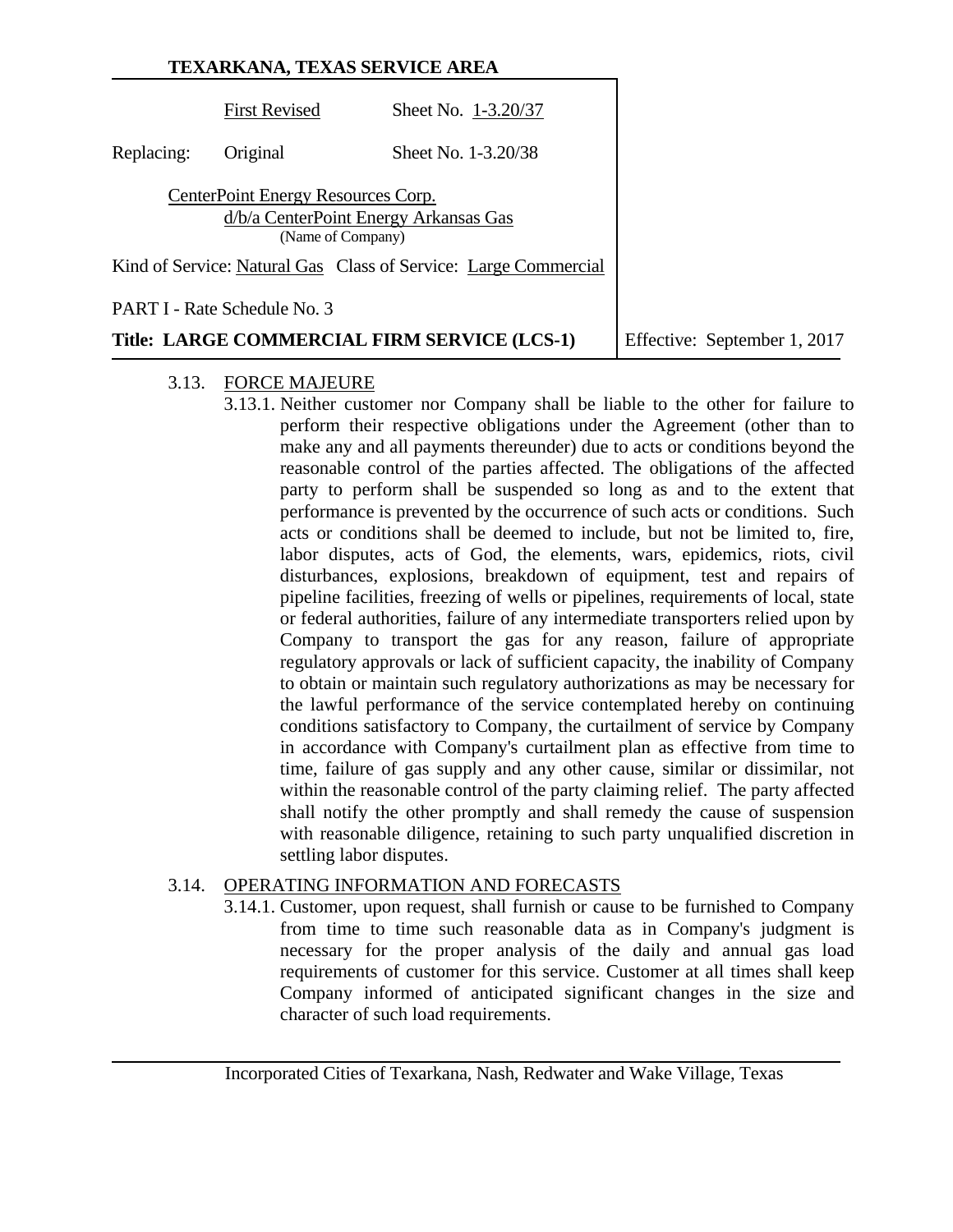|            | TEXARKANA, TEXAS SERVICE AREA                           |                                                                 |                              |
|------------|---------------------------------------------------------|-----------------------------------------------------------------|------------------------------|
|            | <b>First Revised</b>                                    | Sheet No. 1-3.21/37                                             |                              |
| Replacing: | Original                                                | Sheet No. 1-3.21/38                                             |                              |
|            | CenterPoint Energy Resources Corp.<br>(Name of Company) | d/b/a CenterPoint Energy Arkansas Gas                           |                              |
|            |                                                         | Kind of Service: Natural Gas Class of Service: Large Commercial |                              |
|            | PART I - Rate Schedule No. 3                            |                                                                 |                              |
|            |                                                         | Title: LARGE COMMERCIAL FIRM SERVICE (LCS-1)                    | Effective: September 1, 2017 |

- 3.15. USE
	- 3.15.1. All gas delivered to customer under the Agreement shall be for customer's own use and shall not be resold.
- 3.16. NON-SYSTEM SUPPLY: TERMS AND CONDITIONS
	- 3.16.1. Customer transactions operating under the SSO described in Part 3.1.3. of this rate schedule shall be governed by Company's other generally applicable rates and policies. The operating terms and conditions of service provided hereinafter, in addition to the Company's other generally applicable rates and policies not consistent therewith, shall apply to customer transactions under the TSO of this rate schedule.

# 3.17. NOTICES

3.17.1. Notices, requests, demands, statements, or bills provided for under this rate schedule and the Agreement (other than those related to nomination, scheduling and other operational issues having immediate operational consequence and requiring shorter notice that either Company or customer may desire to give the other, as provided for under Part 3.32.1.) shall be in writing and if delivered shall be considered as duly delivered when mailed by registered or certified mail to the post office address of Company or customer as indicated in the Agreement, or at such other address as either shall designate by formal written notice to the other. Routine, nonoperational communications, including monthly statements and payments if received, shall be considered as duly delivered when mailed by either registered, certified or ordinary mail or when provided electronically.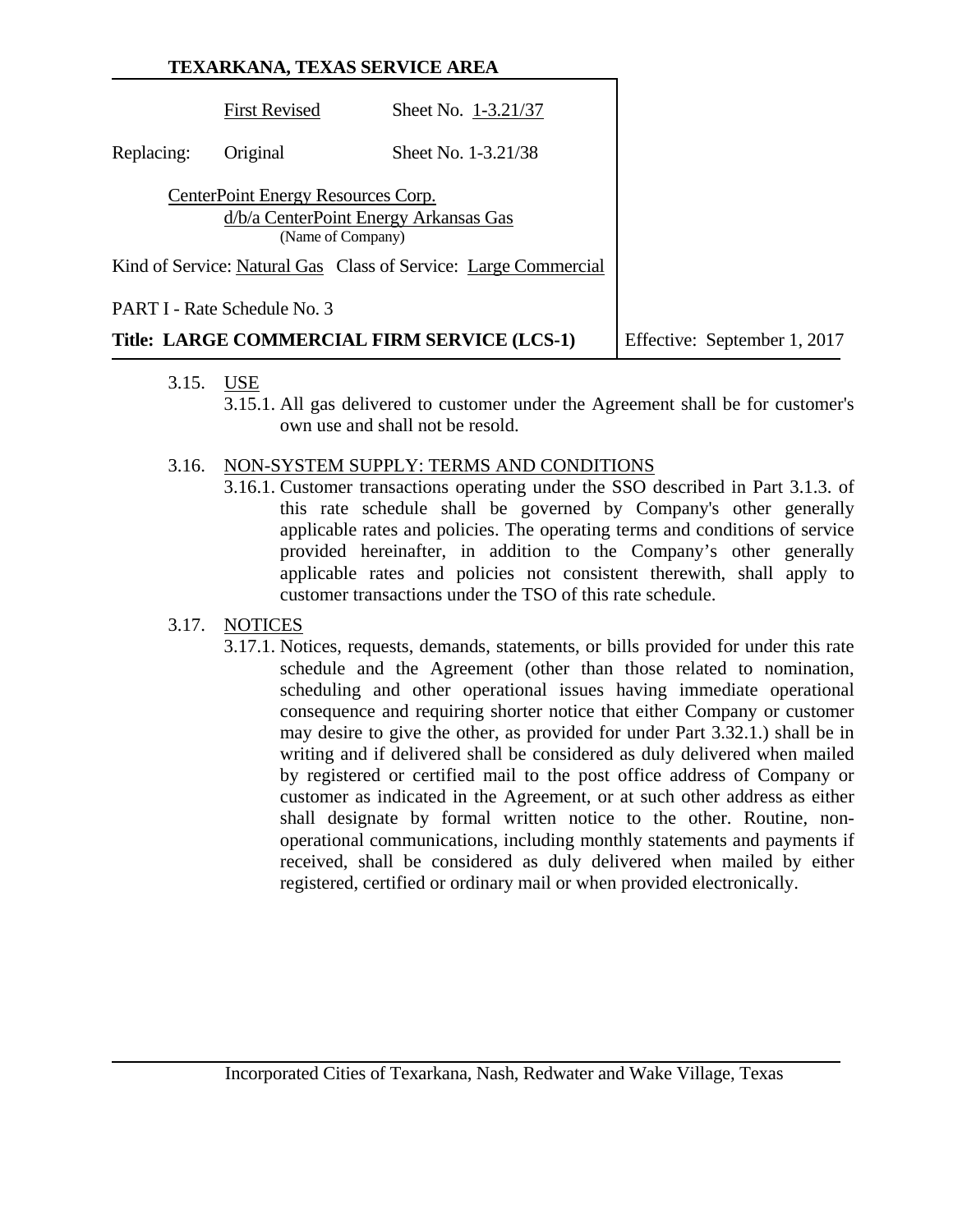|            |                                                         | TEXARKANA, TEXAS SERVICE AREA                                   |                              |
|------------|---------------------------------------------------------|-----------------------------------------------------------------|------------------------------|
|            | <b>First Revised</b>                                    | Sheet No. 1-3.22/37                                             |                              |
| Replacing: | Original                                                | Sheet No. 1-3.22/38                                             |                              |
|            | CenterPoint Energy Resources Corp.<br>(Name of Company) | d/b/a CenterPoint Energy Arkansas Gas                           |                              |
|            |                                                         | Kind of Service: Natural Gas Class of Service: Large Commercial |                              |
|            | PART I - Rate Schedule No. 3                            |                                                                 |                              |
|            |                                                         | Title: LARGE COMMERCIAL FIRM SERVICE (LCS-1)                    | Effective: September 1, 2017 |

# 3.18. RECEIPT OF GAS FOR TRANSPORT

- 3.18.1. The customer must tender the gas for transportation hereunder at a mutually agreeable point or points as specified in the Agreement at whatever pressure is necessary to effect deliveries of the gas against the fluctuating working pressures maintained in Company's system at that point from time to time. Company will not be obligated to accept any gas into such system for transportation that does not meet the quality specifications required to be met by Company's suppliers when delivering gas to Company for sales to Company's customers.
- 3.18.2. Company will be responsible for installing and operating the necessary tap and measurement facilities at each point of receipt to receive and measure the gas delivered for transportation hereunder. If Company agrees to provide new or additional facilities to perform the services requested by customer, upon Company's request, customer shall reimburse Company, or cause Company to be reimbursed, for all costs of construction, installation and/or acquisition of such facilities.

# 3.19. DELIVERY OF GAS BY COMPANY AFTER TRANSPORTATION

3.19.1. Except as may be otherwise specified elsewhere herein, the gas shall be tendered for delivery after transportation at the working pressures maintained from time to time by the delivering party at the designated point of delivery as specified in the Agreement from time to time. It is recognized that the gas delivered to customer after transportation will not be the same gas that Company received for transportation, but that the gas delivered after transportation will meet the quality specifications applicable to gas that Company sells on its system from its general system supply. Company will use its best efforts consistent with the prudent operation of its system to deliver gas meeting such specifications but shall not be liable in damages for failure to do so. If the gas tendered by Company fails at any time to conform to any of said specifications, then customer shall notify Company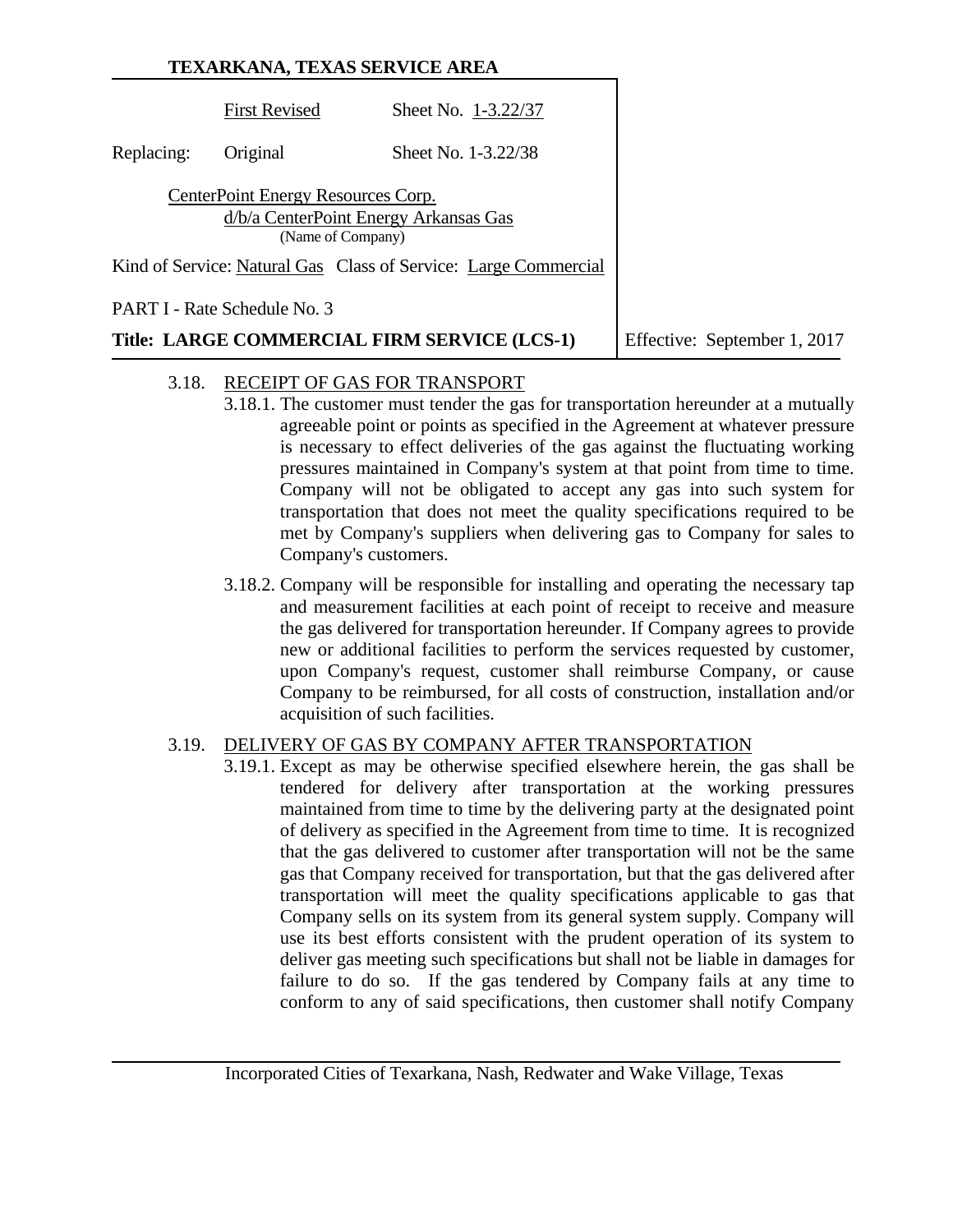|            | TEXARKANA, TEXAS SERVICE AREA                           |                                                                 |                              |
|------------|---------------------------------------------------------|-----------------------------------------------------------------|------------------------------|
|            | <b>First Revised</b>                                    | Sheet No. 1-3.23/37                                             |                              |
| Replacing: | Original                                                | Sheet No. 1-3.23/38                                             |                              |
|            | CenterPoint Energy Resources Corp.<br>(Name of Company) | d/b/a CenterPoint Energy Arkansas Gas                           |                              |
|            |                                                         | Kind of Service: Natural Gas Class of Service: Large Commercial |                              |
|            | <b>PART I - Rate Schedule No. 3</b>                     |                                                                 |                              |
|            |                                                         | Title: LARGE COMMERCIAL FIRM SERVICE (LCS-1)                    | Effective: September 1, 2017 |

of such deficiency and thereupon may, at customer's option, refuse to accept delivery pending correction by Company.

- 3.19.2. The point where responsibility for the gas shall pass to customer after transportation shall be at the outlet of the delivery facilities at the designated point of delivery. Customer shall provide reasonable access to the premises at the point of delivery for any purpose connected with this service.
- 3.19.3. Company shall install, operate and maintain whatever facilities are necessary to deliver the gas at the point or points of delivery hereunder and shall indemnify customer and hold it harmless from and against any and all claims, actions, suits, damages, liabilities, penalties, costs and expenses arising out of use, possession or presence of the gas before it passes the point of delivery. If Company agrees to provide new or additional facilities to perform services requested by customer, upon Company's request, customer shall reimburse Company, or cause Company to be reimbursed, for all costs of construction, installation and/or acquisition of such facilities.
- 3.19.4. Customer shall install, operate and maintain at its own expense whatever facilities are necessary to safely receive and utilize the gas at and beyond the point of delivery hereunder, and shall indemnify Company and hold it harmless from and against any and all claims, actions, suits, damages, liabilities, penalties, costs and expenses arising out of the use, possession, or presence of the gas at and after it passes the point of delivery.
- 3.19.5. If the services of one or more other transporters are necessary for Company to provide the service herein contemplated, Company's obligations hereunder shall be subject to the availability of such services by others on continuing terms and conditions acceptable to Company, and in such event, customer agrees that Company may act as agent for customer in arranging for such services, including execution of the necessary agreements therefore and administering same, and arranging and confirming capacity release transactions necessary to facilitate the transaction, provided that, unless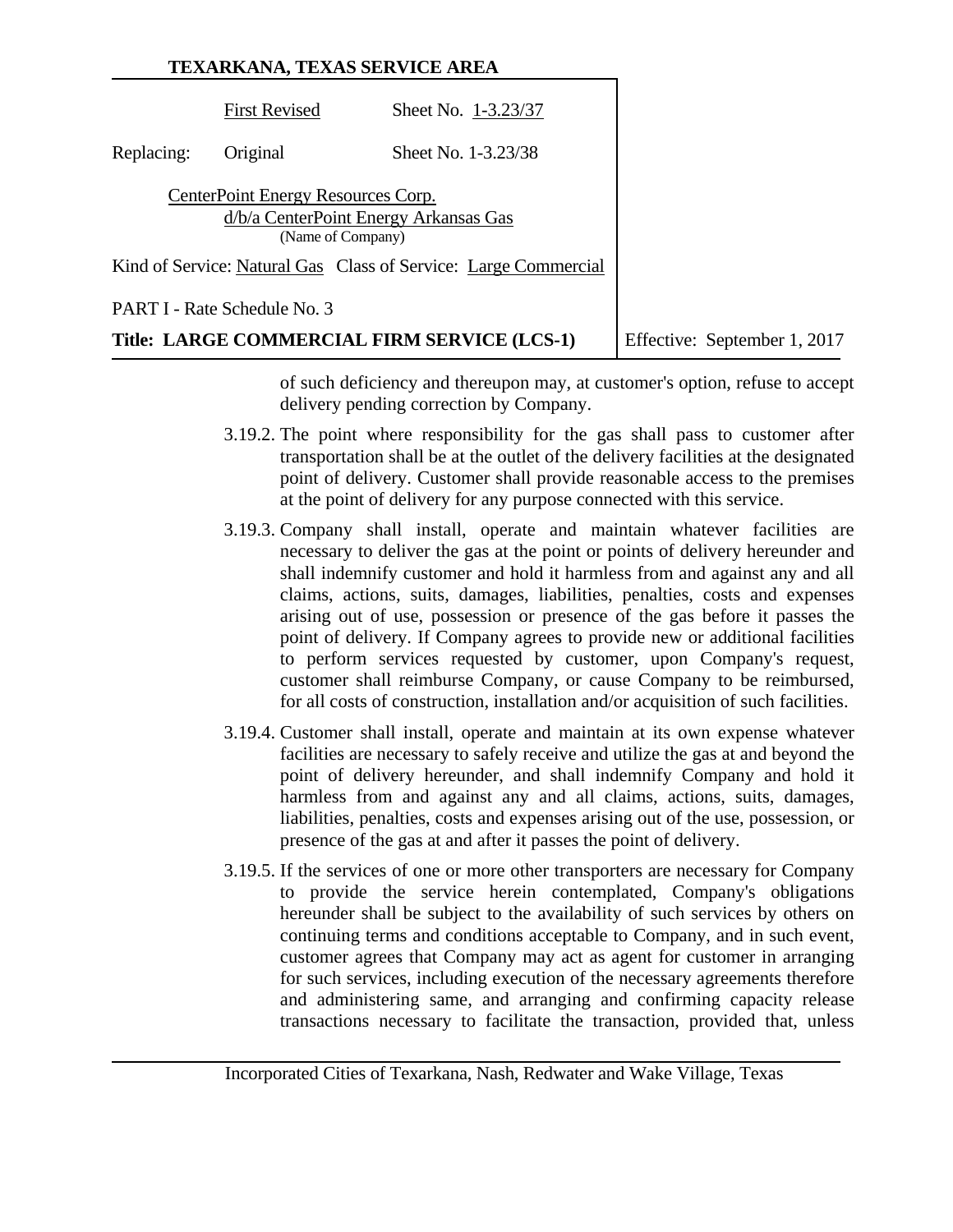# **TEXARKANA, TEXAS SERVICE AREA** First Revised Sheet No. 1-3.24/37 Replacing: Original Sheet No. 1-3.24/38 CenterPoint Energy Resources Corp. d/b/a CenterPoint Energy Arkansas Gas (Name of Company) Kind of Service: Natural Gas Class of Service: Large Commercial PART I - Rate Schedule No. 3 **Title: LARGE COMMERCIAL FIRM SERVICE (LCS-1)** Effective: September 1, 2017

otherwise provided elsewhere, any costs and/or charges or penalties associated with such services by a third party to the point of delivery hereunder shall be borne by customer.

#### 3.20. SCHEDULING AND NOMINATIONS

- 3.20.1. Nominations for gas flow shall be submitted by customer to Company no later than 10:00 a.m. Central Standard Time the day prior to gas flow; provided however, if a change in the nomination level is desired on a weekend or Company holiday, then nominations shall be submitted by customer to Company no later than 10:00 a.m. Central Standard Time the last business day immediately prior to such weekend or holiday. Nominations shall be submitted via the Company's internet based nomination system. Company and customer may agree on other means of submitting nominations from time to time. Nomination quantities shall be expressed in MMBtu. Company shall not be required to confirm a nomination that is: (A) inconsistent with the recently observed deliveries and projected deliveries for the Service Month; or (B) higher than the MDWQ or MDSQ in the applicable season; or (C) not confirmed by the upstream pipeline. For these purposes, the projected deliveries for the Service Month shall be equal to the arithmetic average of the number of observed deliveries within the Service Month to date multiplied by the number of days in the Service Month. Once a nomination is made and confirmed by the Company, that nomination will remain in effect through the end of the month or until changed by the customer. Company shall confirm nominated volume to Pipeline.
- 3.20.2. Company will require customer to comply with the scheduling and nominating procedures as set forth in customer's upstream pipeline supplier's transportation tariffs as on file with and approved by the Federal Energy Regulatory Commission. Customer shall be liable for and shall compensate Company for any costs imposed upon Company as a result of customer's scheduling and nomination deviations or non-compliance.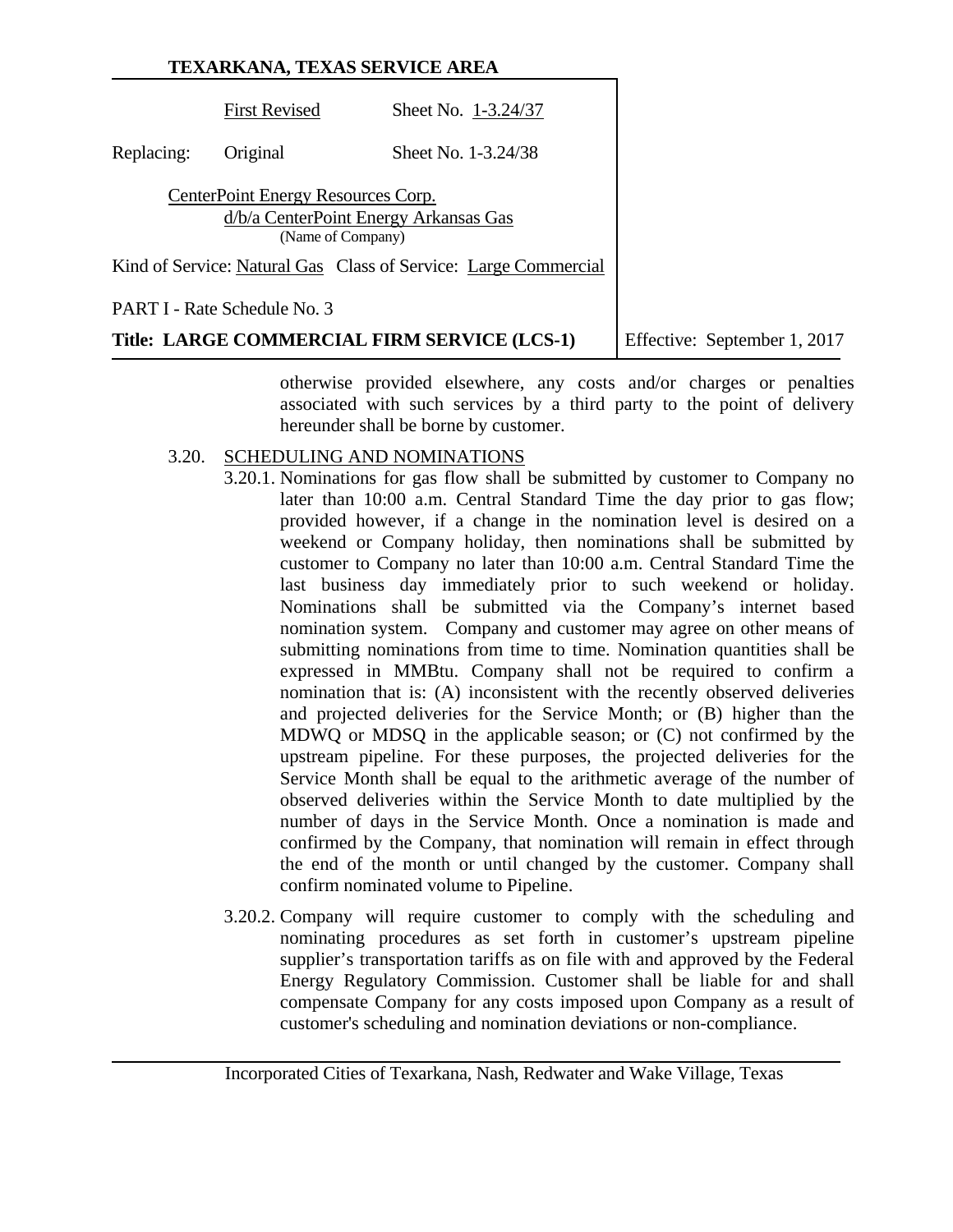|            |                                                         | TEXARKANA, TEXAS SERVICE AREA                                   |                              |
|------------|---------------------------------------------------------|-----------------------------------------------------------------|------------------------------|
|            | <b>First Revised</b>                                    | Sheet No. 1-3.25/37                                             |                              |
| Replacing: | Original                                                | Sheet No. 1-3.25/38                                             |                              |
|            | CenterPoint Energy Resources Corp.<br>(Name of Company) | d/b/a CenterPoint Energy Arkansas Gas                           |                              |
|            |                                                         | Kind of Service: Natural Gas Class of Service: Large Commercial |                              |
|            | PART I - Rate Schedule No. 3                            |                                                                 |                              |
|            |                                                         | Title: LARGE COMMERCIAL FIRM SERVICE (LCS-1)                    | Effective: September 1, 2017 |

- 3.21. BALANCING
	- 3.21.1. General Intent: These balancing provisions are in recognition of the fact that Company's upstream transportation, storage and no-notice service capacity is reserved for the exclusive use by Company for transactions related to its system supply.
		- 3.21.1.A. SSO transactions are allocated costs associated with the Company's upstream transportation, storage and no-notice service capacity. Therefore, SSO transactions have defined relative rights to those upstream services.
		- 3.21.1.B. TSO transactions are not allocated any costs associated with the Company's upstream transportation, storage and no-notice services or associated capacity. Therefore, TSO transactions carry no explicit or implicit right to make use of the Company's upstream services or associated capacity.
	- 3.21.2. [Reserved.]
	- 3.21.3. [Reserved.]
	- 3.21.4. Company shall make available electronically daily imbalance information which shall notify customer of any imbalance under an Agreement in the current Service Month, based on the best information then available to Company, including, but not limited to data such as nominations, allocations, electronic measurement data, and meter observations. The provision of such information shall not relieve customer of its obligations under this tariff to avoid, correct or eliminate actual imbalances.
	- 3.21.5. Customers shall make a good faith effort to: (i) conform their takes each day at delivery points with their deliveries to Company at receipt points on the same day and thereby minimize imbalances; and (ii) to correct any such imbalances as soon as practical. Company shall monitor the accumulation of daily imbalances by customer and shall have the right to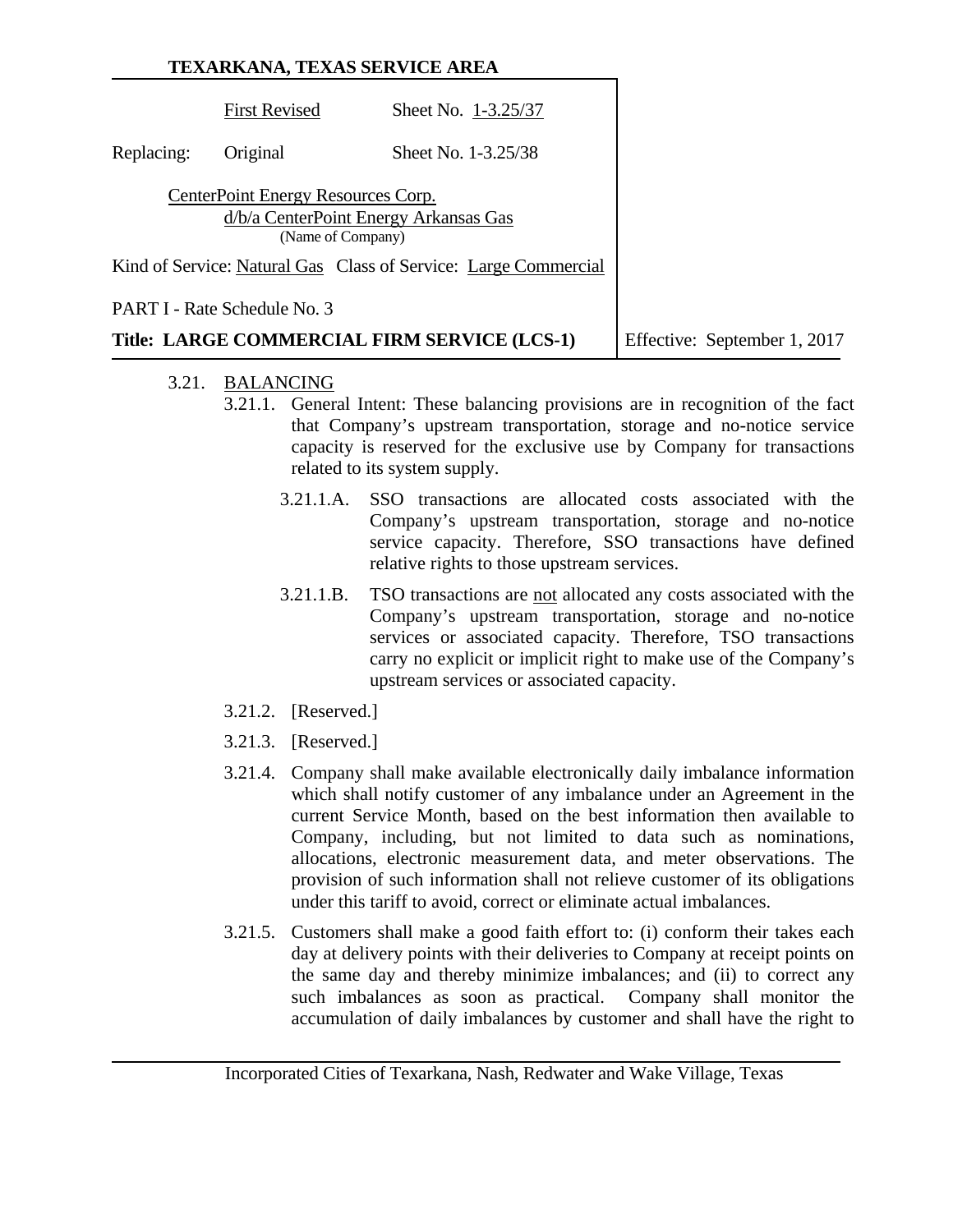|            |                                                         | TEXARKANA, TEXAS SERVICE AREA                                   |                              |
|------------|---------------------------------------------------------|-----------------------------------------------------------------|------------------------------|
|            | <b>First Revised</b>                                    | Sheet No. 1-3.26/37                                             |                              |
| Replacing: | Original                                                | Sheet No. 1-3.26/38                                             |                              |
|            | CenterPoint Energy Resources Corp.<br>(Name of Company) | d/b/a CenterPoint Energy Arkansas Gas                           |                              |
|            |                                                         | Kind of Service: Natural Gas Class of Service: Large Commercial |                              |
|            | PART I - Rate Schedule No. 3                            |                                                                 |                              |
|            |                                                         | Title: LARGE COMMERCIAL FIRM SERVICE (LCS-1)                    | Effective: September 1, 2017 |

take corrective action pursuant to this tariff, as required, to eliminate customer encroachment upon upstream transportation, storage, or nonotice service capacity held by Company for general system supply.

3.21.5.A. A Critical Period Event may be called for operational purposes relating to a physical event causing or threatening a system failure and/or existence of an Operational Flow Order ("OFO") on the upstream pipeline. Additionally, the Company's declaration of a Critical Period Event will be location-specific, when possible, and the Company is not required to apply the Critical Period Event where corrective action would not be curative of the critical situation. A Critical Period Event declared for economic purposes shall be applicable only to customers with an annual average customer delivery of 100 MMBtu or less. Critical Period Events declared for economic purposes may be declared only on days when the *Gas Daily* price differs by more than \$.50 per MMBtu from the *Inside FERC* Enable-East First-of-the-Month Index. The Company shall notify affected customers verbally of the critical situation and customers shall have a minimum of twenty-four (24) hours to bring receipts and deliveries into balance, or other longer time periods as deemed applicable by the Company. If, after the specified notice period indicated in Company's notice to customer of critical situation, customer has not balanced receipts and deliveries, Company shall have the right to balance deliveries and receipts. Company shall not be obligated to redeliver a greater volume of gas to the point of delivery than it received at the point of receipt for customer's account, as indicated by the upstream delivering pipeline, until such time as Company determines that the critical situation no longer exists. An imbalance that occurs during such critical situation, after the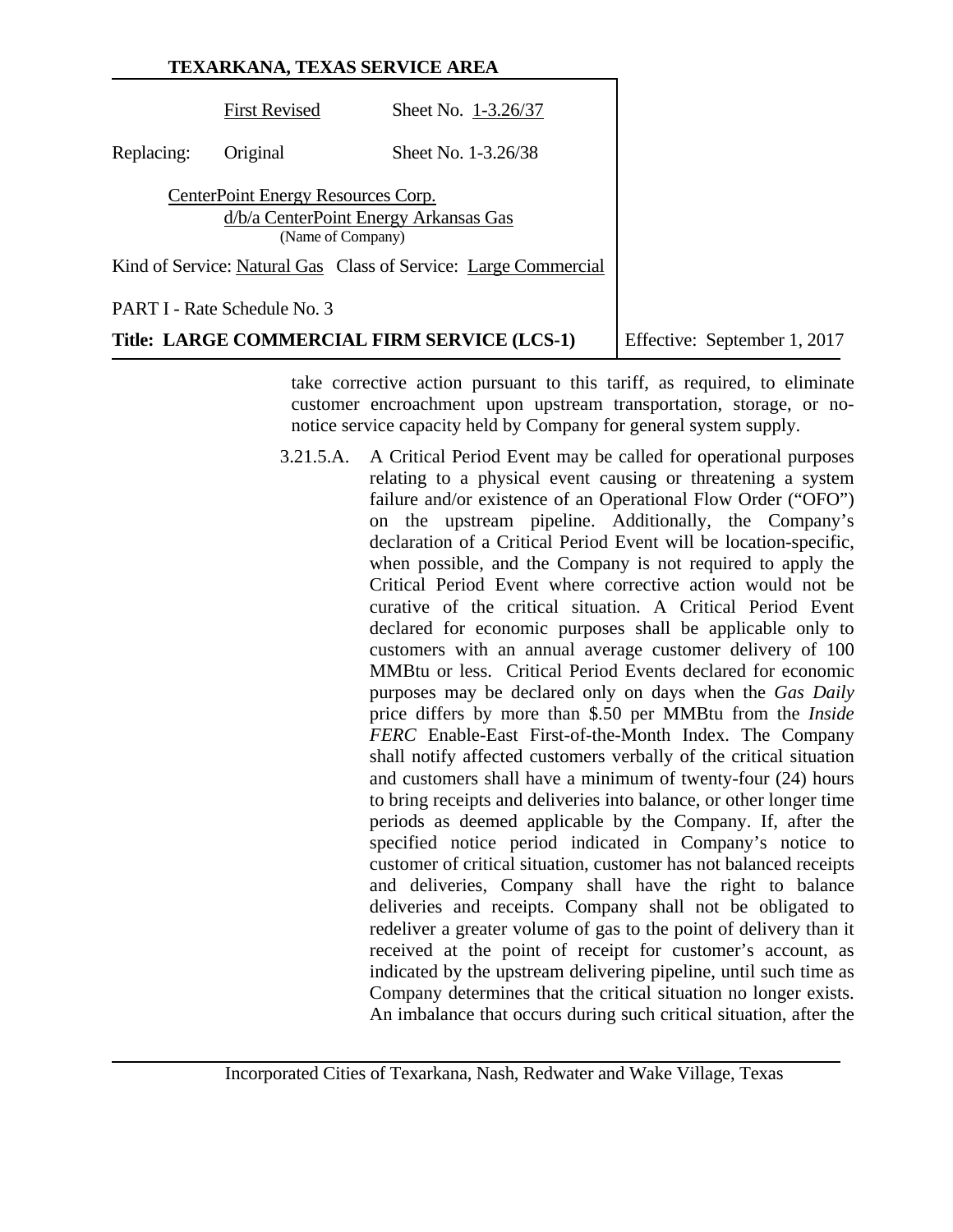|            |                                                         | TEXARKANA, TEXAS SERVICE AREA                                   |                              |
|------------|---------------------------------------------------------|-----------------------------------------------------------------|------------------------------|
|            | <b>First Revised</b>                                    | Sheet No. 1-3.27/37                                             |                              |
| Replacing: | Original                                                | Sheet No. 1-3.27/38                                             |                              |
|            | CenterPoint Energy Resources Corp.<br>(Name of Company) | d/b/a CenterPoint Energy Arkansas Gas                           |                              |
|            |                                                         | Kind of Service: Natural Gas Class of Service: Large Commercial |                              |
|            | PART I - Rate Schedule No. 3                            |                                                                 |                              |
|            |                                                         | Title: LARGE COMMERCIAL FIRM SERVICE (LCS-1)                    | Effective: September 1, 2017 |

expiration of the notice period, may not be carried forward for clearing during the month, but instead may, at the Company's option, be cashed out based on the "Critical Period Price."

- (i) The Critical Period Price shall be the applicable regional posting for the upstream pipeline expressed in (\$/MMBtu) for the day of delivery as found in the publication *Gas Daily* under the heading "Daily Price Survey" and under the subheading "Midpoint." If *Gas Daily* fails to publish this information for the upstream pipeline for the day of delivery, then the Critical Period Price shall be based upon the same information published by *Gas Daily* in regard to Henry Hub for the day of delivery, adjusted to reflect the variance between the most recently published monthly indices for the applicable upstream pipeline and Henry Hub.
- (ii) If, on any day during a critical situation, after the expiration of the notice period, customer delivers to Company volumes of gas that are greater than customer's gas requirements at the point of delivery then Company can purchase such over-delivered volumes at the point of delivery from customer at the following rates per MMBtu. The first 6% of overdelivered volumes will be cashed out at the Critical Period Price. Amounts greater than 6% will be cashed out at a rate equal to 50% of the Critical Period Price.
- (iii) If, on any day during a critical situation, after the expiration of the notice period, customer delivers to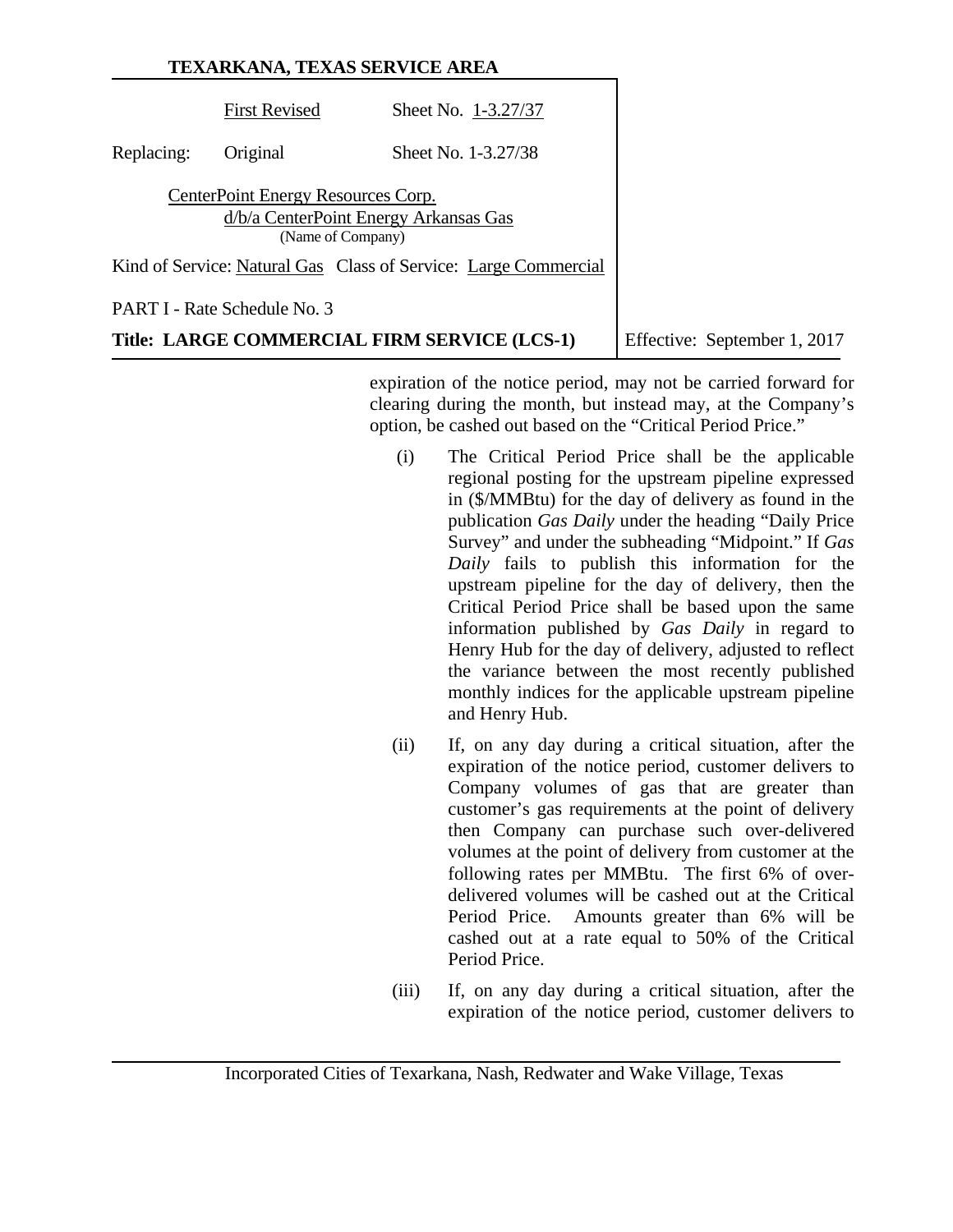|            |                                    | TEXARKANA, TEXAS SERVICE AREA                                   |
|------------|------------------------------------|-----------------------------------------------------------------|
|            | <b>First Revised</b>               | Sheet No. 1-3.28/37                                             |
| Replacing: | Original                           | Sheet No. 1-3.28/38                                             |
|            | CenterPoint Energy Resources Corp. | d/b/a CenterPoint Energy Arkansas Gas<br>(Name of Company)      |
|            |                                    | Kind of Service: Natural Gas Class of Service: Large Commercial |
|            | PART I - Rate Schedule No. 3       |                                                                 |

**Title: LARGE COMMERCIAL FIRM SERVICE (LCS-1)** Effective: September 1, 2017

Company volumes of gas that are less than customer's gas requirements at the point of delivery, then Company may require customer to purchase such deficiency at the point of delivery from Company at the following rates per MMBtu. The first 6% of under-delivered volumes will be cashed out at the Critical Period Price. Amounts greater than 6% will be cashed out at a rate equal to 150% of the Critical Period Price for the day in which the deficiency occurred.

- (iv) Any Critical Period imbalance incurred of 10 MMBtu or less shall not be subject to Critical Period cash-out pricing. Such imbalances will be deferred until the end of the month, and will be cashed out in accordance with the terms of Part 3.21.8.
- (v) Company shall make a reasonable effort to provide 24 hours' notice of the issuance of a CPE. Upon issuance of notice of a CPE, Company will allow shipper to submit revised nominations to the extent permitted by the upstream pipeline declaring an OFO, in an attempt to minimize imbalance activity on the Company's system. During any CPE, Company shall remain obligated to deliver all natural gas supplies that it receives on behalf of each individual shipper.
- 3.21.5.B. For any multi-day period measured from the beginning of the first day of the Month where a cumulative imbalance is equal to or greater than 6% of the projected deliveries for the Service Month, Company may at its option, eliminate, through an intramonth cash-out action, all or part of said cumulative imbalance.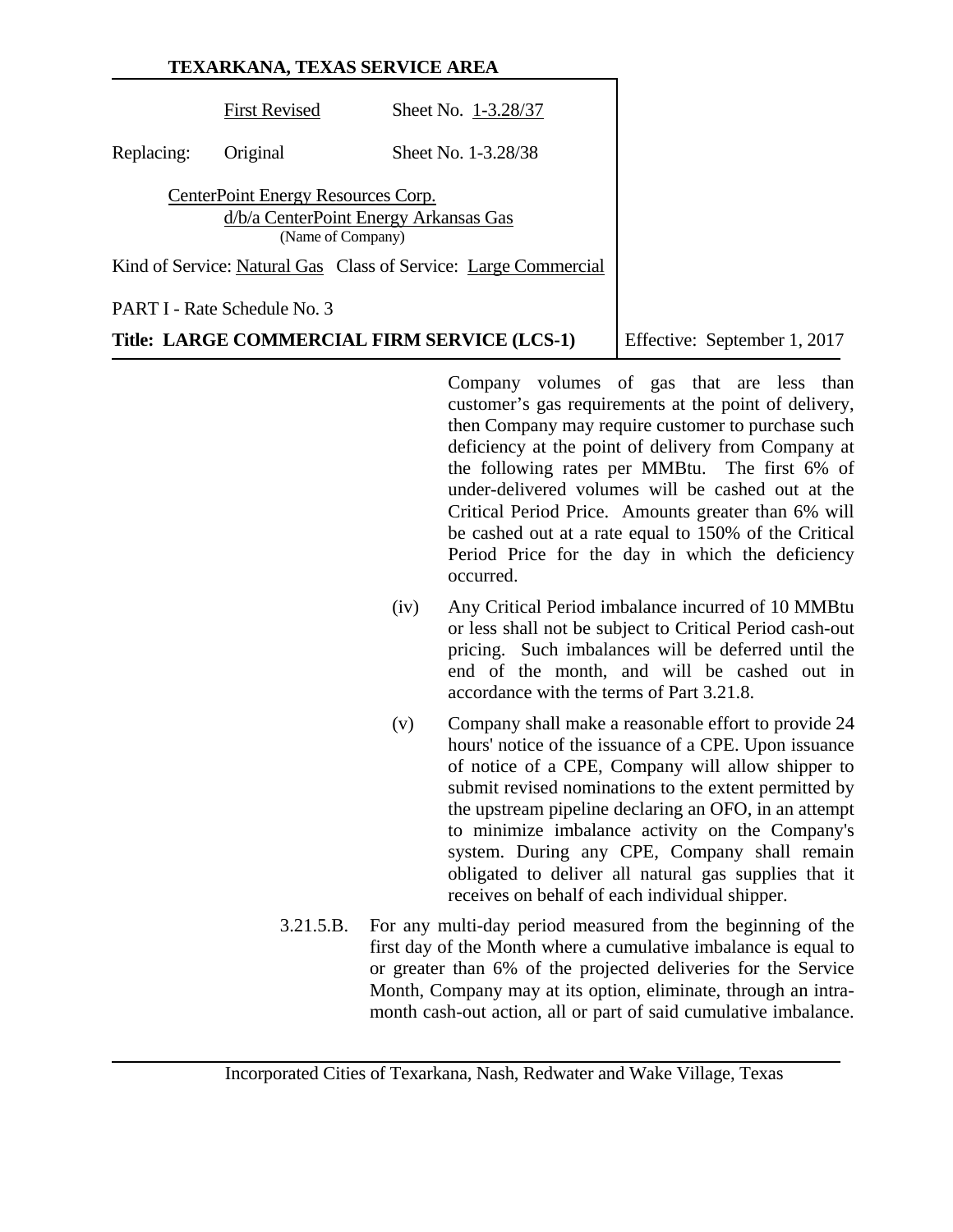| TEXARKANA, TEXAS SERVICE AREA |                                                         |                                                                 |  |
|-------------------------------|---------------------------------------------------------|-----------------------------------------------------------------|--|
|                               | <b>First Revised</b>                                    | Sheet No. 1-3.29/37                                             |  |
| Replacing:                    | Original                                                | Sheet No. 1-3.29/38                                             |  |
|                               | CenterPoint Energy Resources Corp.<br>(Name of Company) | d/b/a CenterPoint Energy Arkansas Gas                           |  |
|                               |                                                         | Kind of Service: Natural Gas Class of Service: Large Commercial |  |
|                               | PART I - Rate Schedule No. 3                            |                                                                 |  |

**Title: LARGE COMMERCIAL FIRM SERVICE (LCS-1)** Effective: September 1, 2017

For these purposes, the projected deliveries for the Service Month shall be equal to the arithmetic average of the number of observed deliveries within the Service Month to date multiplied by the number days in the Service Month. The "cash-out" price applicable to such intra-month cash-out transactions for cash out quantities that are 3% or less of deliveries shall be equal to 75% of the Critical Period Price for cash-out purchases by Company from customer and 125% of Critical Period Price for cash-out purchases required of customer from Company. The "cash-out" price applicable to such intra-month cash-out transactions for cash out quantities that are in excess of 3% of deliveries shall be equal to 50% of the Critical Period Price for cash-out purchases by Company from customer and 150% of Critical Period Price for cash-out purchases required of customer from Company. The Company shall give a two-day warning before penalties are imposed.

- 3.21.6. Company shall not be obligated under any circumstances: (i) to deliver more gas to customer during any given day or month than it shall have received for the account of customer during said period; or (ii) to receive or deliver during any given Day a total quantity of gas in excess of the MDWQ.
- 3.21.7. Customer will be responsible for its allocable share of any incremental costs associated with Company's upstream transportation, storage, or no-notice services attributable to nomination and scheduling activities of customer, including but not limited to incremental overrun charges, commodity charges, daily demand charges, and penalties. The responsibility provided for herein shall not relieve customer of its obligations under this rate schedule or the tariffs of Company's upstream service providers to avoid, correct or eliminate nomination or scheduling errors.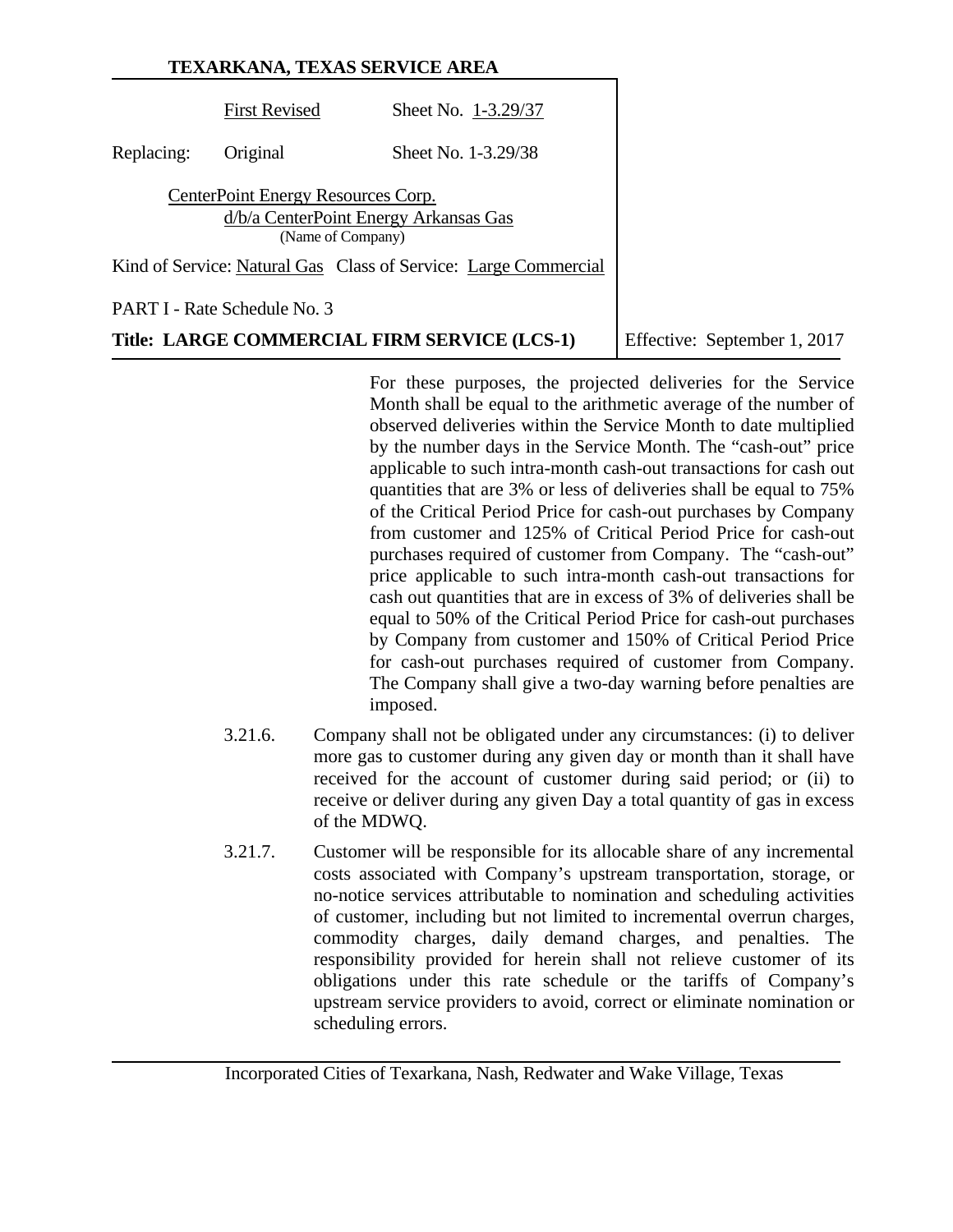|            |                                                         | TEXARKANA, TEXAS SERVICE AREA                                   |                              |
|------------|---------------------------------------------------------|-----------------------------------------------------------------|------------------------------|
|            | <b>First Revised</b>                                    | Sheet No. 1-3.30/37                                             |                              |
| Replacing: | Original                                                | Sheet No. 1-3.30/38                                             |                              |
|            | CenterPoint Energy Resources Corp.<br>(Name of Company) | d/b/a CenterPoint Energy Arkansas Gas                           |                              |
|            |                                                         | Kind of Service: Natural Gas Class of Service: Large Commercial |                              |
|            | PART I - Rate Schedule No. 3                            |                                                                 |                              |
|            |                                                         | Title: LARGE COMMERCIAL FIRM SERVICE (LCS-1)                    | Effective: September 1, 2017 |

3.21.8. At the end of each Service Month, remaining customer Imbalances to the extent the receipts do not equal deliveries under customer's Agreement shall be cashed out. To the extent customer owes natural gas volumes to Company (deliveries exceeded receipts) customer will purchase said volumes at the applicable cash-out price described below. To the extent Company owes natural gas volumes to customer (receipts exceeded deliveries), Company will purchase said volumes at the applicable cash-out price described below.

|                       | Overage                      | Underage                     |
|-----------------------|------------------------------|------------------------------|
| Imbalance Level       | The Company Pays<br>Customer | Customer Pays the<br>Company |
| From 0% to 5%         | 100%                         | 100%                         |
| From 5% to 10%        | 80%                          | 120%                         |
| From $10\%$ to $15\%$ | 70%                          | 130%                         |
| From 15% to 20%       | 60%                          | 140%                         |
| Greater than 20%      | 50%                          | 150%                         |

Overages in all tiers will be priced, using the applicable percentage, at the lesser of: *Inside FERC* Enable-East First-of-the-Month Index or the Company's Commodity Cost component. Underages in all tiers will be priced, using the applicable percentage, at the greater of: *Inside FERC* Enable-East First-of-the-Month Index or the Company's Commodity Cost component under the Gas Supply Rate Rider.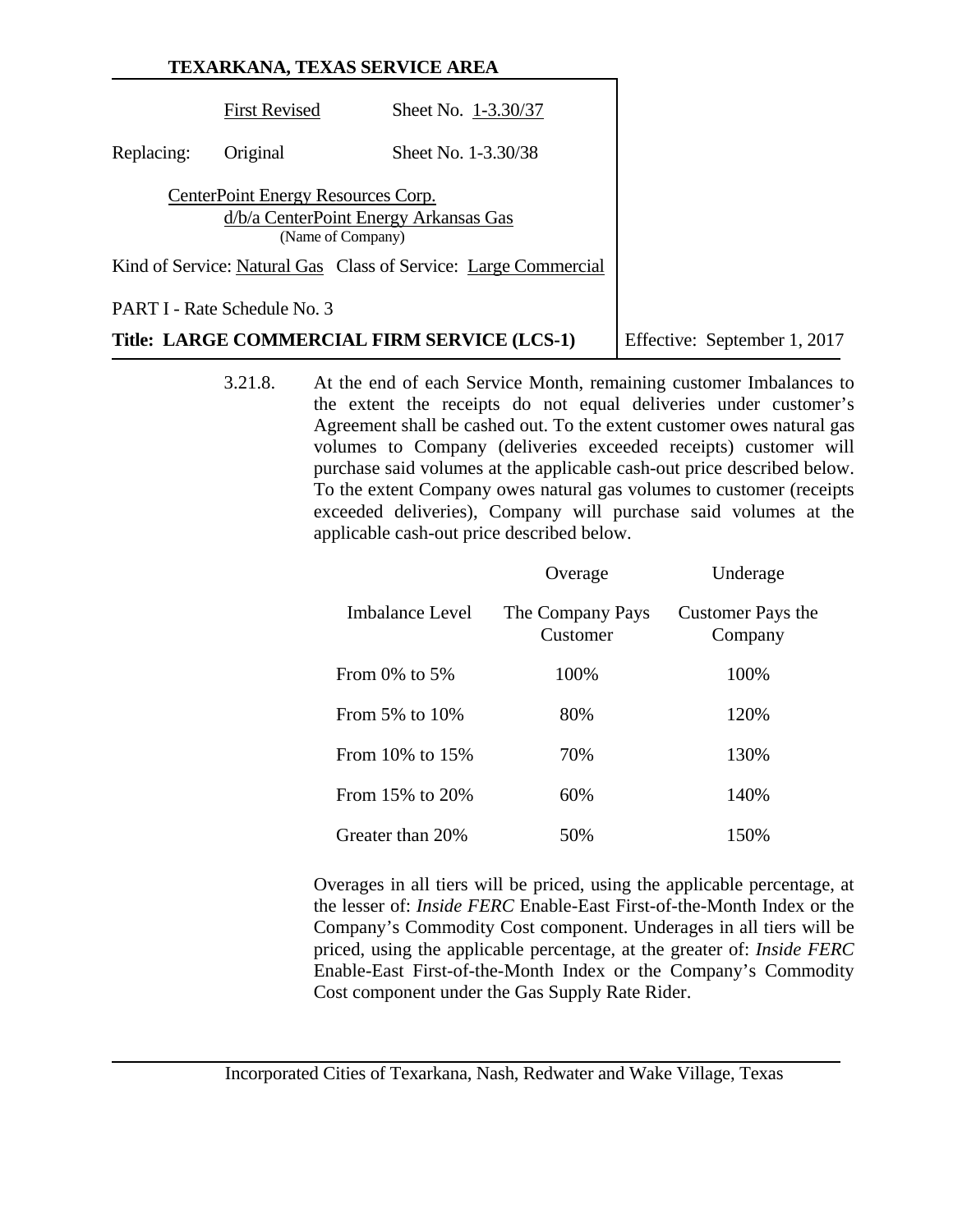|            |                                                         | TEXARKANA, TEXAS SERVICE AREA                                   |                              |
|------------|---------------------------------------------------------|-----------------------------------------------------------------|------------------------------|
|            | <b>First Revised</b>                                    | Sheet No. 1-3.31/37                                             |                              |
| Replacing: | Original                                                | Sheet No. 1-3.31/38                                             |                              |
|            | CenterPoint Energy Resources Corp.<br>(Name of Company) | d/b/a CenterPoint Energy Arkansas Gas                           |                              |
|            |                                                         | Kind of Service: Natural Gas Class of Service: Large Commercial |                              |
|            | PART I - Rate Schedule No. 3                            |                                                                 |                              |
|            |                                                         | Title: LARGE COMMERCIAL FIRM SERVICE (LCS-1)                    | Effective: September 1, 2017 |

3.21.9. The imbalances incurred due to customers' reliance on imbalance data that differ materially from subsequently corrected data will be assumed to fall into the 0% to 5% range for the determination of the applicable cash-out price.

#### 3.22. PREDETERMINED ALLOCATION

3.22.1. Should customer elect service under this rate schedule under more than one of the two supply options, such that gas delivered by Company at any single delivery point will involve supply under more than one of the two options, Company and customer shall enter into a Predetermined Allocation Agreement ("PDA") in the form appended to this rate schedule. This PDA will establish the allocation of deliveries, which can be relied upon by either party in the conduct and performance under the Agreement. The method of allocation can be: (i) ranked (order through the meter); (ii) pro rata; (iii) fixed percentage; (iv) swing; or  $(v)$ any other method to which both Company and customer agree. Each PDA shall be effective for at least one Service Month and shall remain in effect until superseded by a new PDA.

# 3.23. POOLING SERVICE

- 3.23.1 The Company shall make Pooling Service available to any party (hereinafter referred to as Pool Manager) that requests Pooling Service from Company when:
	- (a) Company has received, reviewed and accepted a credit application from Pool Manager, and Pool Manager has been deemed creditworthy.
	- (b) Company and Pool Manager have executed a Pooling Service Agreement in the form acceptable to Company.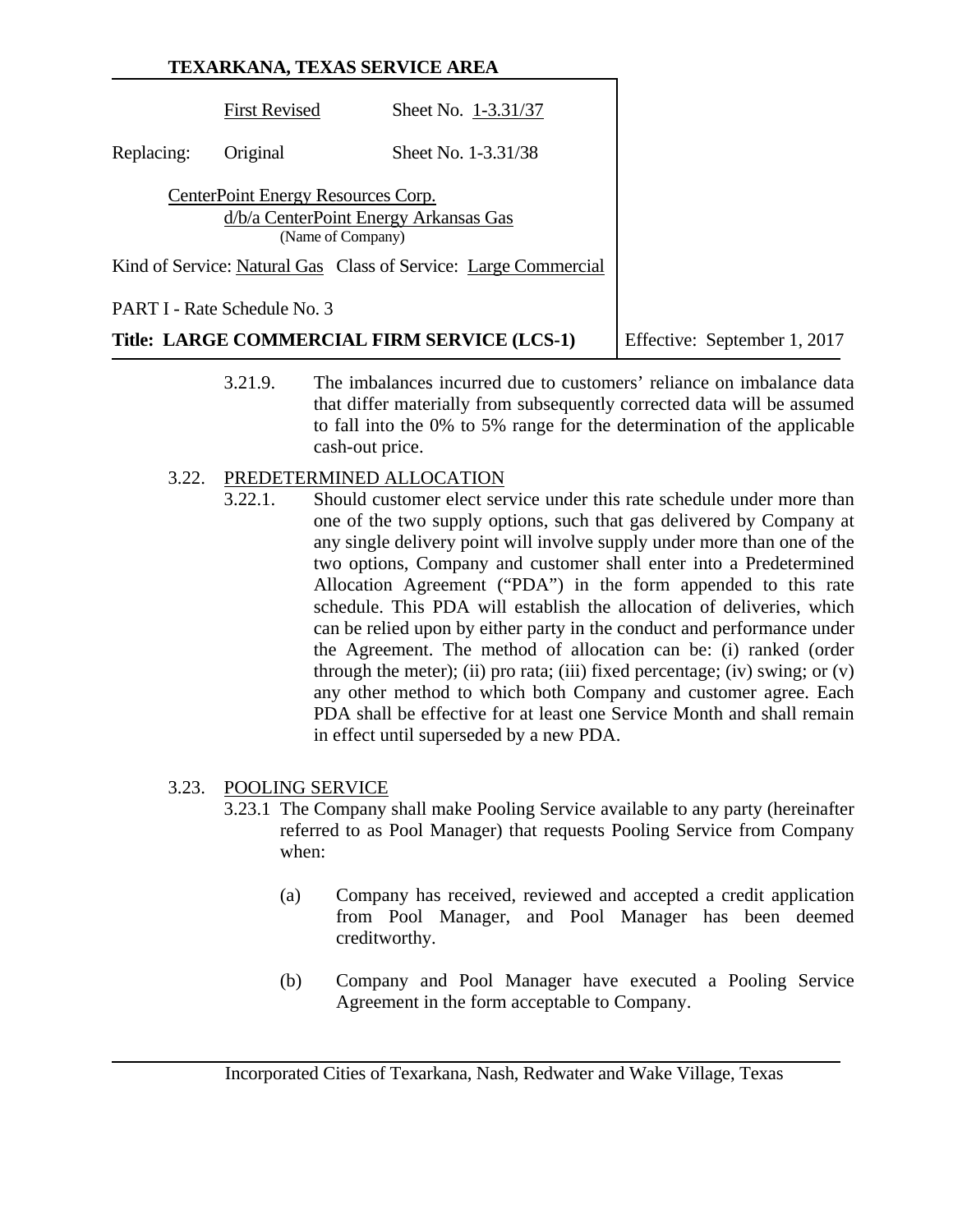|            |                                                         | TEXARKANA, TEXAS SERVICE AREA                                   |                              |
|------------|---------------------------------------------------------|-----------------------------------------------------------------|------------------------------|
|            | <b>First Revised</b>                                    | Sheet No. 1-3.32/37                                             |                              |
| Replacing: | Original                                                | Sheet No. 1-3.32/38                                             |                              |
|            | CenterPoint Energy Resources Corp.<br>(Name of Company) | d/b/a CenterPoint Energy Arkansas Gas                           |                              |
|            |                                                         | Kind of Service: Natural Gas Class of Service: Large Commercial |                              |
|            | PART I - Rate Schedule No. 3                            |                                                                 |                              |
|            |                                                         | Title: LARGE COMMERCIAL FIRM SERVICE (LCS-1)                    | Effective: September 1, 2017 |

- (c) Pool Manager has submitted formal documentation of agency for customers subject to aggregation under this service.
- (d) Pool Manager complies with all applicable provisions of this rate schedule.

Pooling service shall be available subject to capacity constraints and operational conditions. Company reserves the right to require the Pool Manager to deliver supply adequate to meet the requirements of the customers served by the Pool Manager.

3.23.2. Pooling shall consist of the aggregation of the Receipt Point(s) available to customers subject to the Pooling Service Agreement and deliveries made at Delivery Point(s) delivered subject to the Pooling Service Agreement. The Pool Manager, having documented agency authority, shall submit nominations and allocation information for all customers subject to the Pooling Service Agreement, to Company, in accordance with Part 3.20.

Company shall not have any liability to a Pool Manager or customer as a result of Company's reliance on the performance of Pool Manager.

- 3.23.3. Pooling Managers shall make Pooling Service available for all customers for which Pooling Manager provides supply services on the Company's system.
- 3.23.4.Imbalances in a Pool will be calculated by determining the difference between total aggregated receipts into the Pool and the total deliveries allocated out of the Pool to end users. Imbalance tolerances outlined in Part 3.21.5.A., 3.21.5.B. and 3.21.8. shall apply to the aggregated imbalance total, unless and until Pooling rights are interrupted for a specified period.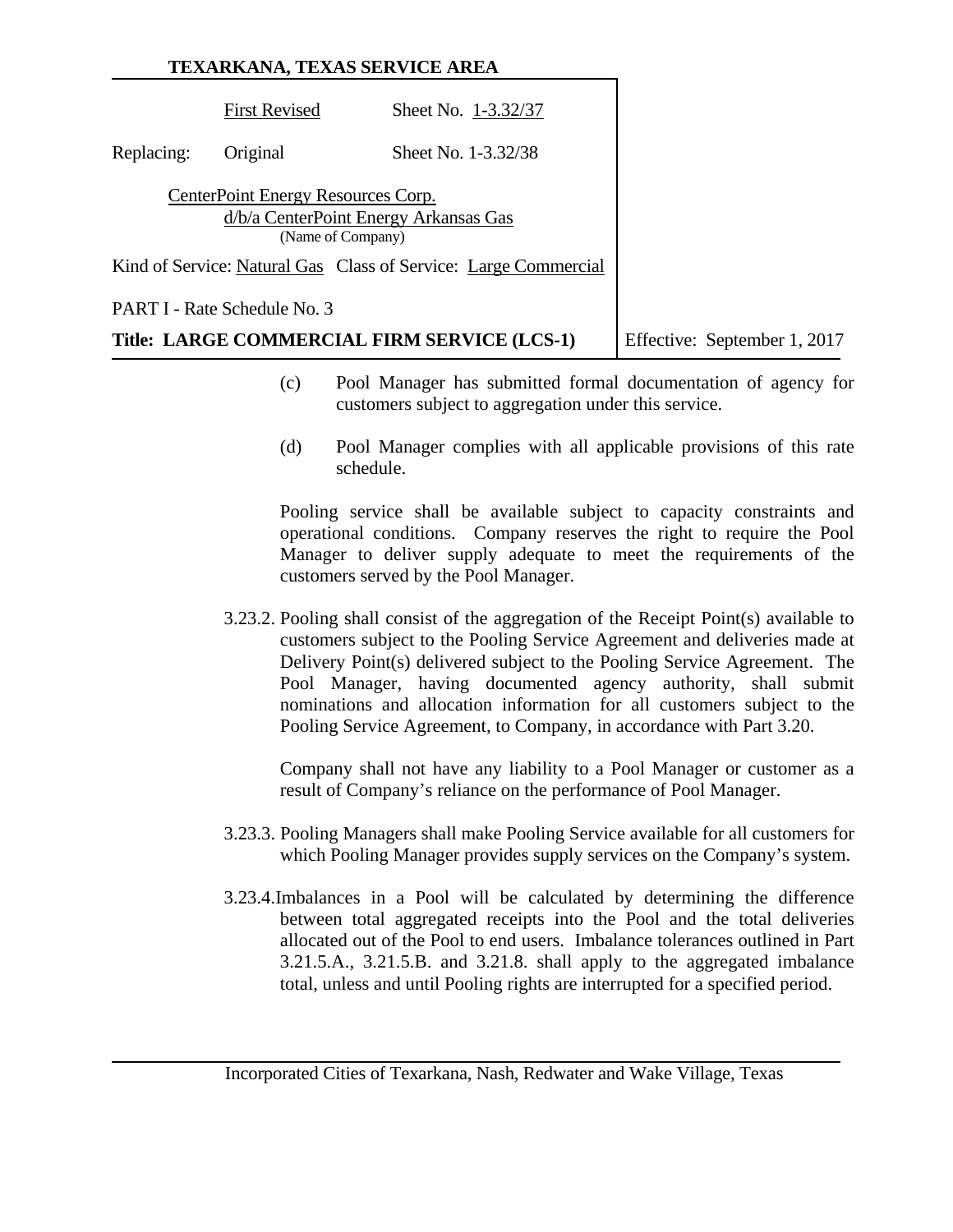|            | TEXARKANA, TEXAS SERVICE AREA                           |                                                                 |                              |
|------------|---------------------------------------------------------|-----------------------------------------------------------------|------------------------------|
|            | <b>First Revised</b>                                    | Sheet No. 1-3.33/37                                             |                              |
| Replacing: | Original                                                | Sheet No. 1-3.33/38                                             |                              |
|            | CenterPoint Energy Resources Corp.<br>(Name of Company) | d/b/a CenterPoint Energy Arkansas Gas                           |                              |
|            |                                                         | Kind of Service: Natural Gas Class of Service: Large Commercial |                              |
|            | <b>PART I - Rate Schedule No. 3</b>                     |                                                                 |                              |
|            |                                                         | Title: LARGE COMMERCIAL FIRM SERVICE (LCS-1)                    | Effective: September 1, 2017 |

3.23.5.Imbalances incurred subject to Parts 3.21.5.A., 3.21.5.B. and 3.21.8. will be billed as specified in the Pooling Service Agreement. In the event that the Pool Manager fails to pay invoices, customer will remain liable for payment of all charges, as acknowledged in the Pooling Service Agreement.

Should Pool Manager fail to pay invoices calculated at the aggregated level, upon default to the individual customer invoice, the invoice shall be recalculated at the individual customer level, without benefit of the aggregated tolerance.

3.23.6.Pooling Service Agreements and Agency Agreements, and changes thereto, shall become effective on the first day of the month provided that the Company receives such Agreements, or changes thereto, at least five (5) business days before the first day of the month.

# 3.24. WARRANTY OF TITLE

3.24.1. Customer shall have title to and shall warrant its title to all gas delivered to Company under the TSO of this rate schedule, and such gas shall be delivered to Company free and clear of all liens, claims and encumbrances. Customer shall indemnify Company against all suits, actions, debts, accounts and damages arising out of any adverse claims to, against or in respect of such gas. Customer shall also indemnify Company and hold it harmless from and against any and all claims, actions, suits, costs, liabilities and expenses caused by or arising out of possession or presence of such gas before it is delivered into Company's facilities. Customers entering into Agreements as specified in Part 3.1.1. shall have the right to deliver volume for redelivery, available exclusively for customers' own use. Such delivery rights shall not be resold to or shared with third parties.

# 3.25. ASSIGNMENT

3.25.1. Customer shall not assign the Agreement in whole or in part, nor shall customer agree to provide services to others by use of any capacity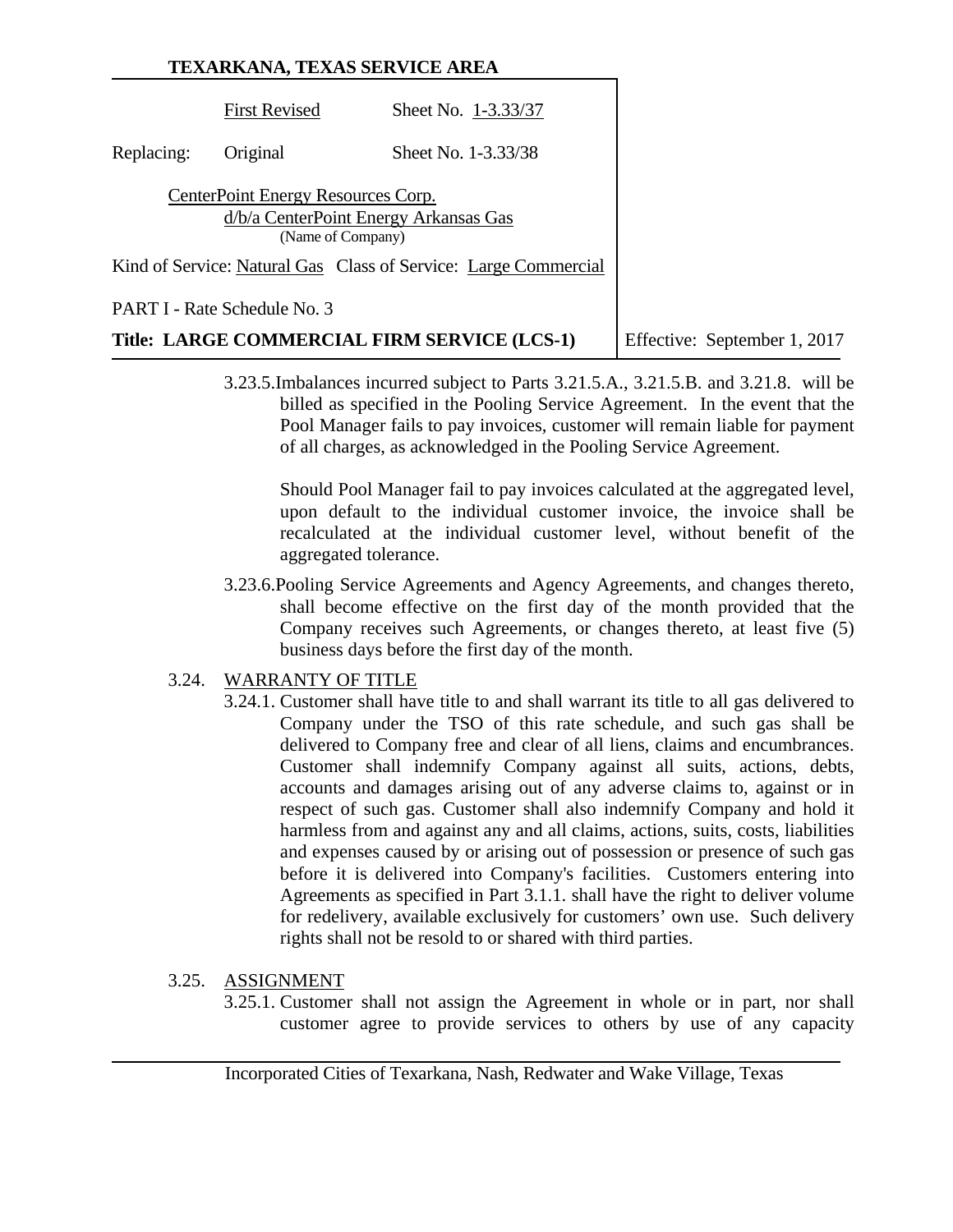| TEXARKANA, TEXAS SERVICE AREA |                                    |                                                                 |  |
|-------------------------------|------------------------------------|-----------------------------------------------------------------|--|
|                               | <b>First Revised</b>               | Sheet No. 1-3.34/37                                             |  |
| Replacing:                    | Original                           | Sheet No. 1-3.34/38                                             |  |
|                               | CenterPoint Energy Resources Corp. | d/b/a CenterPoint Energy Arkansas Gas<br>(Name of Company)      |  |
|                               |                                    | Kind of Service: Natural Gas Class of Service: Large Commercial |  |
|                               | PART I - Rate Schedule No. 3       |                                                                 |  |

**Title: LARGE COMMERCIAL FIRM SERVICE (LCS-1)** Effective: September 1, 2017

contracted for under the Agreement, without Company's prior written consent. In addition to all other rights and remedies, Company may terminate the Agreement immediately if it is assigned by customer or if customer subcontracts its transportation capacity to others without such prior consent, whether the assignment be voluntary or by operation of law or otherwise. Subject to the above, the respective rights and obligations of the parties under the Agreement shall extend to and be binding upon their heirs, successors, assigns and legal representatives.

# 3.26. TRANSPORTATION REGULATIONS

3.26.1. With regard to all aspects of the transportation service, it is recognized that Company operates a local distribution system, and, accordingly, all provisions hereof having to do with transportation of gas and the charge therefore, including Company's obligation to transport gas at all, are subject and subordinate to the provisions of any certificates and rate schedules issued by or filed with the Commission or successor authority, as well as any and all local, state and federal laws, orders, rules and regulations, to the extent applicable to the transportation of gas by Company, as contemplated hereby. To the extent that any local, state or federal authorization and/or approval is required to provide such transportation service, Company will proceed with due diligence to seek to obtain same as and when necessary in such manner as Company considers to be appropriate, provided that due diligence will not obligate Company to accept conditions or rates otherwise unacceptable to Company.

# 3.27. UNACCEPTABLE QUANTITIES

3.27.1. Company shall have the right to refuse at any time, and from time to time, to receive at any receipt point or to deliver at any delivery point a quantity of gas that Company determines, in its reasonable judgment, to be unduly burdensome from an operating or administrative standpoint.

# 3.28. LIMITATION OF LIABILITY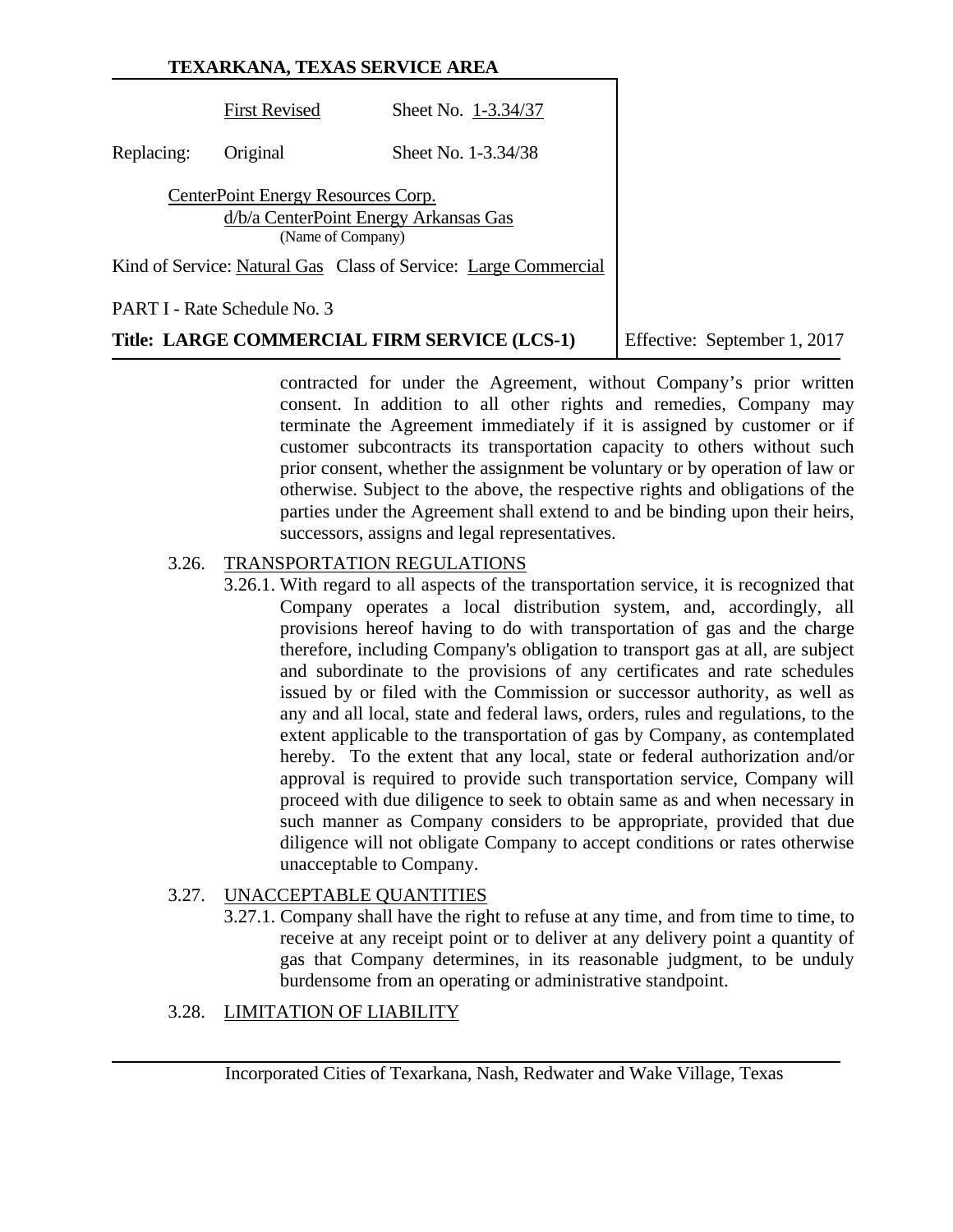|            |                                                         | TEXARKANA, TEXAS SERVICE AREA                                   |                              |
|------------|---------------------------------------------------------|-----------------------------------------------------------------|------------------------------|
|            | <b>First Revised</b>                                    | Sheet No. 1-3.35/37                                             |                              |
| Replacing: | Original                                                | Sheet No. 1-3.35/38                                             |                              |
|            | CenterPoint Energy Resources Corp.<br>(Name of Company) | d/b/a CenterPoint Energy Arkansas Gas                           |                              |
|            |                                                         | Kind of Service: Natural Gas Class of Service: Large Commercial |                              |
|            | PART I - Rate Schedule No. 3                            |                                                                 |                              |
|            |                                                         | Title: LARGE COMMERCIAL FIRM SERVICE (LCS-1)                    | Effective: September 1, 2017 |

3.28.1. In no event shall Company be liable (in contract or in tort, including actions based on claims of negligence) to customer or any other claimant for special, indirect, incidental, or consequential damages, including, but not limited to, lost profits and any part of the expense incurred in securing alternative services which exceeds the amount customer would have paid hereunder, resulting from Company's performance, nonperformance or delay in performing its obligations hereunder.

# 3.29. FACILITIES POLICY

3.29.1. Section VII of the Standard Service Rules and Regulations shall govern when gas is connected to a new facility.

# 3.30. SALES SERVICE

3.30.1. Company shall only be obligated to provide sales service to customer if and to the extent it is purchased and contracted for by customer pursuant to one of Company's filed rate schedules. In those circumstances in which customer elects to purchase sales service offered by Company during periods of full or partial interruption of transportation service by customer's upstream pipeline transporter, customer shall pay Company the total applicable cost of providing such emergency sales service.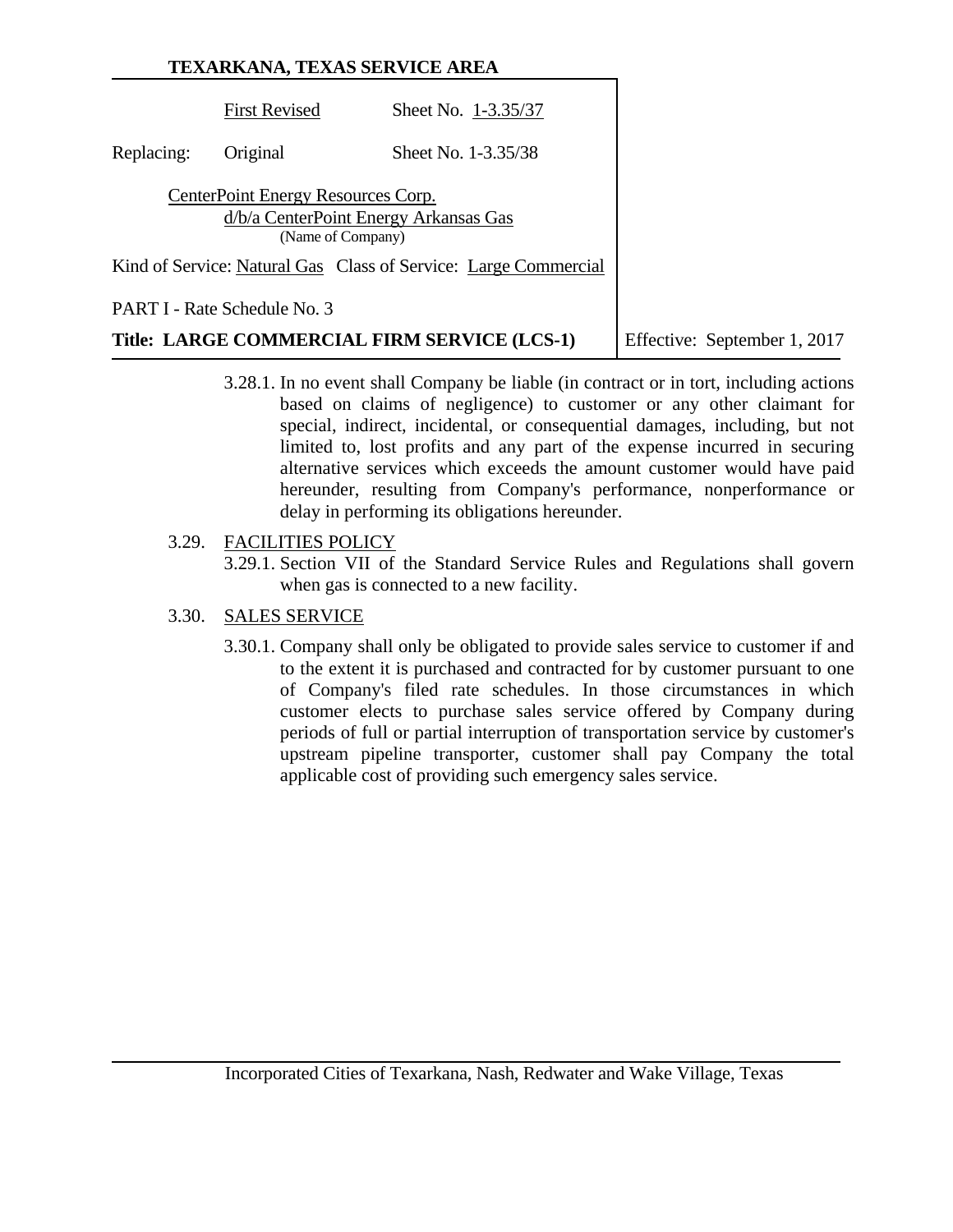|            | TEXARKANA, TEXAS SERVICE AREA                           |                                                                 |                              |
|------------|---------------------------------------------------------|-----------------------------------------------------------------|------------------------------|
|            | <b>First Revised</b>                                    | Sheet No. 1-3.36/37                                             |                              |
| Replacing: | Original                                                | Sheet No. 1-3.36/38                                             |                              |
|            | CenterPoint Energy Resources Corp.<br>(Name of Company) | d/b/a CenterPoint Energy Arkansas Gas                           |                              |
|            |                                                         | Kind of Service: Natural Gas Class of Service: Large Commercial |                              |
|            | PART I - Rate Schedule No. 3                            |                                                                 |                              |
|            |                                                         | Title: LARGE COMMERCIAL FIRM SERVICE (LCS-1)                    | Effective: September 1, 2017 |

# 3.31. OPERATIONAL NOTICES AND COMMUNICATIONS

3.31.1. Company shall make available scheduling personnel on a twenty-four (24) hour basis. Customer shall provide, and update as necessary, the name, address, and telephone number of an operational contact person or persons who will be available on a twenty-four (24) hour basis to receive or provide communications involving receipts, deliveries, curtailment and for any other purposes relating to customer's service under this rate schedule. Company shall be entitled to rely on such contact person's actions and communications for all purposes and shall have no liability for doing so, and if customer fails to designate such person or such person is unavailable to Company at any time, customer may be liable and shall indemnify and hold Company harmless from and against losses, damages and other expenses which Company or any other person may suffer or for which Company may be liable which are attributable to such failure or unavailability.